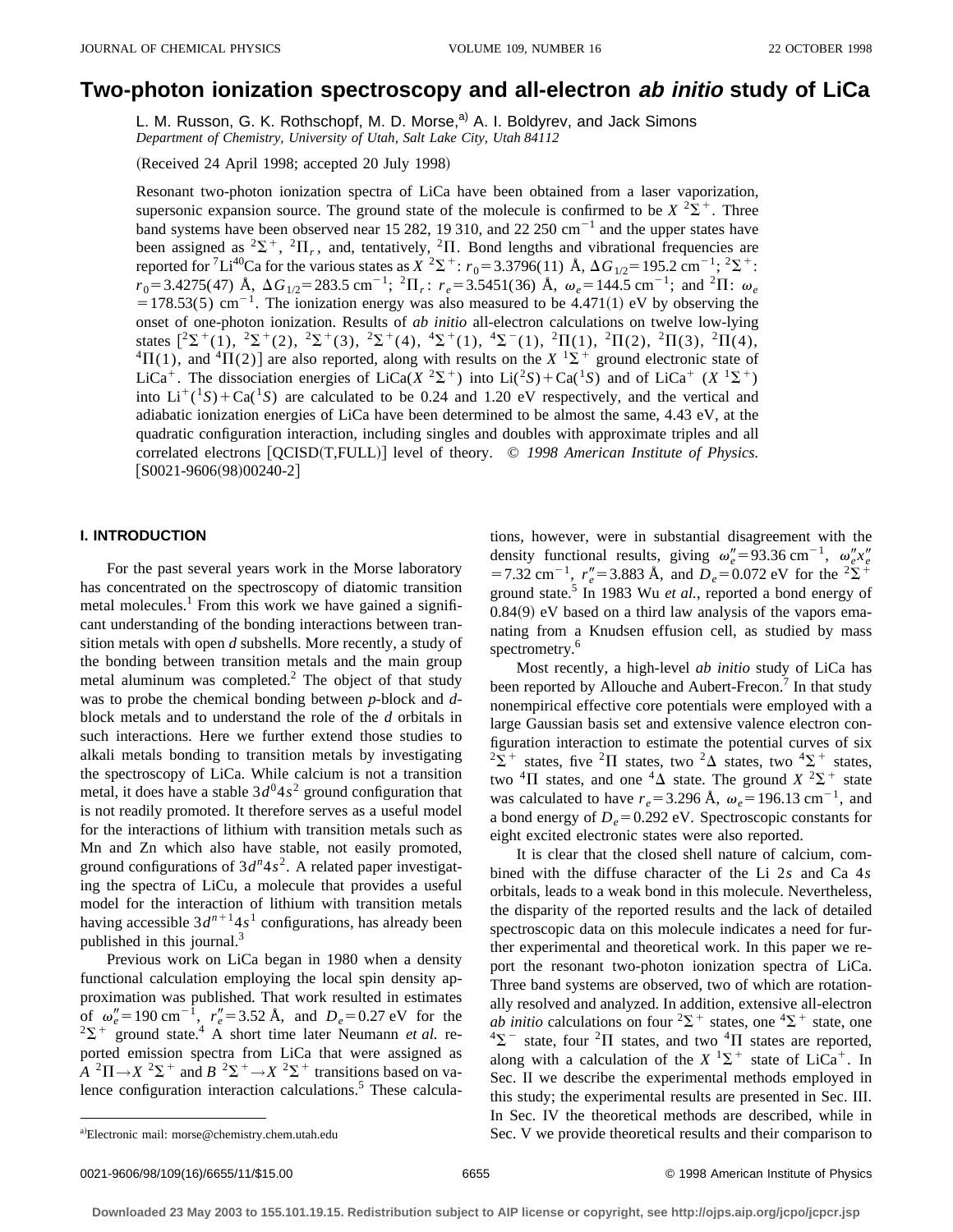

FIG. 1. A low resolution scan of the  $[15.3]$  <sup>2</sup> $\Sigma^+$  –  $X$  <sup>2</sup> $\Sigma^+$  band system of <sup>7</sup>Li <sup>40</sup>Ca, collected using DCM dye laser radiation for excitation and the second harmonic of this radiation for photoionization. The identification of the 1–1 and 0–1 bands in this spectrum would have been impossible without the knowledge of  $\Delta G''_{1/2}$  obtained from the other band systems.

previous theoretical calculations and to experiment. In Sec. VI we then conclude the paper with a summary of our most important findings.

#### **II. EXPERIMENT**

The instrument used for this study was formerly used for ion photodissociation experiments, and has been described previously.8 Modified ion acceleration optics were used in the present resonant two-photon ionization (R2PI) study of LiCa and in a previous R2PI study of  $LiCu<sup>3</sup>$  but otherwise the instrument is similar to that previously described.

A metal alloy sample disk was formed by melting a 2:3 molar mixture of Ca:Li in an electric arc furnace under an argon atmosphere. The resulting alloy was machined flat on one side and mounted in a mechanism that rotates and translates the sample against a stainless steel vaporization block.<sup>9</sup> The output radiation from a KrF excimer laser  $(248 \text{ nm})$  was focused onto the metal disk and timed to fire during the peak density of a pulse of helium carrier gas  $\left(\sim 120 \text{ psig} \text{ backing}\right)$ pressure). The resulting metal plasma was entrained in the helium flow and swept down a 3 cm long, 2 mm diam clustering region before expanding supersonically from a conical diverging nozzle into a low-pressure chamber  $(10^{-4} \text{ Torr})$ . The metal cluster beam was roughly collimated by a 6.5 mm skimmer as it entered a differentially pumped ionization region. An excimer-pumped tunable dye laser was used to excite the LiCa molecules, and the excited molecules were subsequently photoionized by the absorption of a second photon of dye laser radiation, frequency doubled dye laser radiation, or by a portion of the 308 nm XeCl excimer radiation, which was picked off prior to pumping the dye laser.

Ions so produced were accelerated using a two-stage Wiley–McLaren ion extraction assembly.<sup>10</sup> Following a 300 cm drift tube the mass-separated ions were detected by a dual microchannel plate detector, the signal was preamplified, then digitized and signal averaged in a 386 DX-based personal computer.

Optical spectra were recorded by monitoring the mass channels of interest while scanning the dye laser frequency. Each data point was an average of 30 laser shots. Absolute wave number calibrations for the rotationally resolved spectra and the ionization threshold measurement were established by simultaneously recording the  $I_2$  absorption spectrum and comparing to the  $I_2$  atlas of Gerstenkorn and Luc.<sup>11</sup> For spectra outside of the range of the  $I_2$  atlas the dye laser radiation was focused through a cell containing 500 psig of  $H<sub>2</sub>$  gas. The fundamental radiation was then used to excite the LiCa molecule while the Stokes shifted radiation was used to record the  $I_2$  calibration spectrum. At this pressure a well-known Stokes shift of  $4155.163$  cm<sup>-1</sup> allows an absolute calibration to be made.<sup>12</sup> The excitation laser crossed the molecular beam at right angles, so no correction for the Doppler shift was required. For survey scans the dye laser was scanned rapidly; the scan rate was slowed down for rotationally resolved scans, and greater care was taken to avoid power broadening. In all cases the intrinsic linewidth of the dye laser was  $\approx 0.07$  cm<sup>-1</sup>.

#### **III. RESULTS**

Three band systems were observed over the range of 13 350–35 850 cm<sup>-1</sup>. These consisted of a <sup>2</sup> $\Sigma^+ \leftarrow X^2 \Sigma^+$ system near 15 300 cm<sup>-1</sup>: a <sup>2</sup> $\Pi_r$   $\leftarrow$  *X* <sup>2</sup> $\Sigma$ <sup>+</sup> system near 19 300  $\text{cm}^{-1}$ , and a third system, tentatively identified as  $^{2}\Pi$  ←  $X$   $^{2}\Sigma$  <sup>+</sup>, near 22 200 cm<sup>-1</sup>. Each of these is discussed in turn below.

## A. The [15.3]  ${}^2\Sigma$ <sup>+</sup>  $\leftarrow$  **X**  ${}^2\Sigma$ <sup>+</sup> band system

Figure 1 displays a low-resolution scan over the  $[15.3]$   ${}^{2}\Sigma^{+}$   $\leftarrow$  *X*  ${}^{2}\Sigma^{+}$  system, where the designation [15.3]  $2\Sigma^+$  is used to indicate the  $2\Sigma^+$  state lying approximately 15 300 cm<sup>-1</sup> above the  $v=0$  level of the ground state. Although somewhat unusual, this designation is preferable to the more conventional labeling of states as  $A^{-2}\Sigma^{+}$ ,  $B<sup>2</sup>$ II, etc., because it is never necessary to relabel the states if lower lying states are subsequently discovered. The two most intense features in Fig. 1 are assigned as the 0–0 and 1–0 bands, and much weaker features 199  $cm^{-1}$  to the red are assigned to the 0–1 and 1–1 vibrational hot bands. This ground state vibrational interval of  $\Delta G''_{1/2} = 199 \text{ cm}^{-1}$  is in reasonable agreement with theoretical predictions of  $\Delta G''_{1/2}$  $= 187.1$  cm<sup>-1</sup> (Ref. 7) and  $\omega_e'' = 204$  cm<sup>-1</sup> (see below). A more precise value is obtained from the [19.3]  ${}^{2}$  $\Pi$ <sub>r</sub>  $\leftarrow$ *X* <sup>2</sup> $\Sigma$ <sup>+</sup> and [22.2] <sup>2</sup> $\Pi$  ← *X* <sup>2</sup> $\Sigma$ <sup>+</sup> systems discussed below, because the vibrational hot bands were more prominent under the conditions of those scans, giving  $\Delta G''_{1/2}$  $=195$  cm<sup>-1</sup>. The wave numbers of the observed bands of this system and all other observed bands of the LiCa molecule are given in Table I.

A rotationally resolved scan over the 0–0 band is displayed in Fig. 2. The band consists of only *P* and *R* branches, and is weakly degraded toward the red, indicating a slight lengthening of the bond upon electronic excitation. This is consistent with the lack of observable  $v'$  –0 bands having  $v'$  > 1, which are expected to have weak Franck–Condon factors. The absence of a Q branch identifies the system as a  $\Sigma \leftarrow \Sigma$  transition and the assignment of the ground state as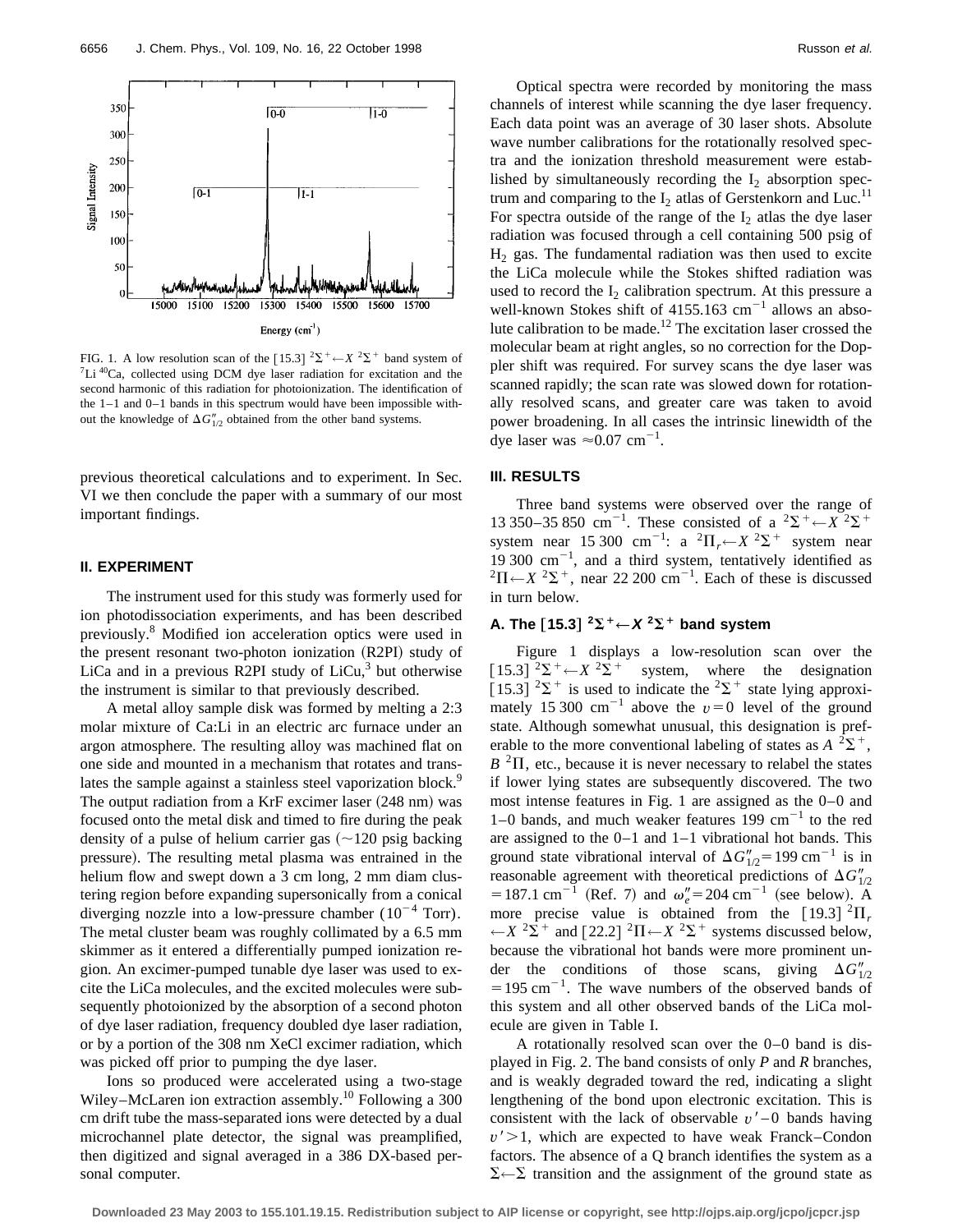TABLE I. Vibronic bands of <sup>7</sup>Li<sup>40</sup>Ca.<sup>a</sup>

| System<br>Band                                                  |         | Energy <sup>b</sup><br>$(cm^{-1})$    | Isotope<br>shift $(cm^{-1})$ | B'<br>$\rm (cm^{-1})^{d,e}$ | B''<br>$(cm^{-1})^{d,e}$ |  |
|-----------------------------------------------------------------|---------|---------------------------------------|------------------------------|-----------------------------|--------------------------|--|
| $[15.3]$ ${}^{2}\Sigma^{+}$ $\leftarrow$ $X$ ${}^{2}\Sigma^{+}$ | $0 - 0$ |                                       |                              |                             |                          |  |
|                                                                 | $1 - 0$ | 15 282.1972 <sup>c</sup><br>15 565.65 | $-3.554$                     | 0.24044(66)                 | 0.24873(55)              |  |
|                                                                 | $0 - 1$ | 15 082.15                             |                              |                             |                          |  |
|                                                                 |         |                                       |                              |                             |                          |  |
|                                                                 | $1 - 1$ | 15 367.62                             |                              |                             |                          |  |
| [19.3] ${}^{2}\Pi_{1/2}$ $\leftarrow$ $X$ ${}^{2}\Sigma^{+}$    | $0 - 0$ | $19304.6193^{\circ}(-0.18)$           | 1.7058                       | 0.21961(50)                 | 0.24659(39)              |  |
|                                                                 | $1 - 0$ | 19 447.7583° (0.30)                   | $-8.2003$                    | 0.21643(48)                 | 0.24719(44)              |  |
|                                                                 | $2 - 0$ | $19589.6441^{\circ}(0.45)$            | $-17.4251$                   | 0.21369(51)                 | 0.24683(44)              |  |
|                                                                 | $3 - 0$ | $19729.25(-0.75)$                     | $-28.2025$                   |                             |                          |  |
|                                                                 | $4 - 0$ | 19 870.06(0.19)                       |                              |                             |                          |  |
|                                                                 | $1 - 1$ | $19252.31(-0.08)$                     |                              |                             |                          |  |
|                                                                 | $2 - 1$ | $19394.08(-0.04)$                     |                              |                             |                          |  |
|                                                                 | $3 - 1$ | $19534.92(-0.01)$                     |                              |                             |                          |  |
|                                                                 | $4 - 1$ | 19 674.93(0.13)                       |                              |                             |                          |  |
| $[19.3]$ ${}^{2}\Pi_{3/2}$ $\leftarrow$ $X$ ${}^{2}\Sigma^{+}$  | $0 - 0$ | 19 317.7697° (0.00)                   | 1.7355                       | 0.22805(25)                 | 0.24740(23)              |  |
|                                                                 | $1 - 0$ | $19460.58(-0.39)$                     | $-7.6499$                    |                             |                          |  |
|                                                                 | $2 - 0$ | 19 602.7115 <sup>c</sup> (0.08)       |                              | 0.22666(98)                 | 0.24766(68)              |  |
|                                                                 | $3 - 0$ | 19 742.77(0.32)                       | $-24.1367$                   |                             |                          |  |
|                                                                 | $1 - 1$ | 19 265.95(0.40)                       |                              |                             |                          |  |
|                                                                 | $2 - 1$ | $19407.13(-0.08)$                     |                              |                             |                          |  |
|                                                                 | $3 - 1$ | $19546.71(-0.32)$                     |                              |                             |                          |  |
| [22.2] <sup>2</sup> Π← $X^2\Sigma$ <sup>+</sup>                 | $0 - 0$ | 22 249.46(0.03)                       |                              |                             |                          |  |
|                                                                 | $1 - 0$ | $22\,420.82(-0.01)$                   |                              |                             |                          |  |
|                                                                 | $2 - 0$ | $22585.07(-0.02)$                     |                              |                             |                          |  |
|                                                                 | $0 - 1$ | $22054.17(-0.03)$                     |                              |                             |                          |  |
|                                                                 | $1 - 1$ | 22 225.59(0.00)                       |                              |                             |                          |  |
|                                                                 | $2 - 1$ | 22 389.89(0.03)                       |                              |                             |                          |  |
|                                                                 | $3 - 1$ | 22 546.99(0.00)                       |                              |                             |                          |  |

<sup>a</sup> Energy and isotope shift given in units of cm<sup>-1</sup>. The isotope shift is defined as  $\nu_0$ <sup>(7</sup>Li<sup>40</sup>Ca) –  $\nu_0$ <sup>(6</sup>Li<sup>40</sup>Ca). <sup>b</sup>Residuals to the fit to Eq.  $(3.2)$  shown in parentheses.

The band origin measured in high resolution, calibrated against the  $I_2$  atlas.

<sup>d</sup>Error limits  $(1\sigma)$  are given in parentheses for fitted rotational constants.

e<sup>e</sup> For the [19.3]  ${}^{2}\Pi_{1/2}$   $\leftarrow$  *X*  ${}^{2}\Sigma^{+}$  and [19.3]  ${}^{2}\Pi_{3/2}$   $\leftarrow$  *X*  ${}^{2}\Sigma^{+}$  systems  $B_{\text{eff}}^{(1)}$  and  $B_{\text{eff}}^{(2)}$  are given in this table.

 $2\Sigma^+$  further restricts the assignment to a  $2\Sigma^+ \leftarrow X^2\Sigma^+$  system. No spin splitting is observed at the resolution obtained in Fig. 2, allowing the spectrum to be fit according to the simple expression $13$ 

$$
\nu = \nu_0 + B'N'(N'+1) - B''N''(N''+1),\tag{3.1}
$$

resulting in  $v_0 = 15282.1972(67)$  cm<sup>-1</sup>,  $B'_0 = 0.24044(66)$ cm<sup>-1</sup>, and  $B_0'' = 0.248 \, 73(55) \, \text{cm}^{-1}$  for the most abundant isotopic modification,  ${}^{7}Li^{40}Ca$ . Converting to bond lengths, one obtains  $r'_0 = 3.4275(47)$  Å and  $r''_0 = 3.3699(37)$  Å for the excited and ground state bond lengths, respectively. Rotational line positions for this and all other rotationally resolved bands are available from the Physics Auxiliary Publication Service<sup>14</sup> or the author  $(M.D.M.)$ . All spectroscopic constants determined for this molecule are summarized in Table II.

The  ${}^{6}Li^{40}Ca$  isotopic modification was similarly fit, giving  $v_0 = 15\ 285.7508(56) \text{ cm}^{-1}$ ,  $B_0' = 0.273\ 92(48) \text{ cm}^{-1}$ , and  $B_0'' = 0.28389(58) \text{ cm}^{-1}$ , which convert to  $r'_0$  $=$  3.4313(30) Å and  $r''_0$  = 3.3705(34) Å. The agreement between the  $r_0''$  and  $r_0'$  values calculated for the two isotopic modifications provides additional confidence in the validity of the measurements.

## **B.** The [19.3]  ${}^{2}\Pi$ <sub>r</sub> $\leftarrow$  X  ${}^{2}\Sigma$ <sup>+</sup> band system

Some  $4000 \text{ cm}^{-1}$  to the blue a second band system, displayed in Fig. 3, was observed. Each band is split into two



FIG. 2. Rotationally resolved scan of the 0–0 band of the [15.3]  $2\Sigma$ <sup>+</sup>  $\leftarrow$ *X* <sup>2</sup> $\Sigma$ <sup>+</sup> band system of <sup>7</sup>Li<sup>40</sup>Ca. This band was excited using DCM dye laser radiation, and residual 308 nm XeCl excimer radiation was used for photoionization.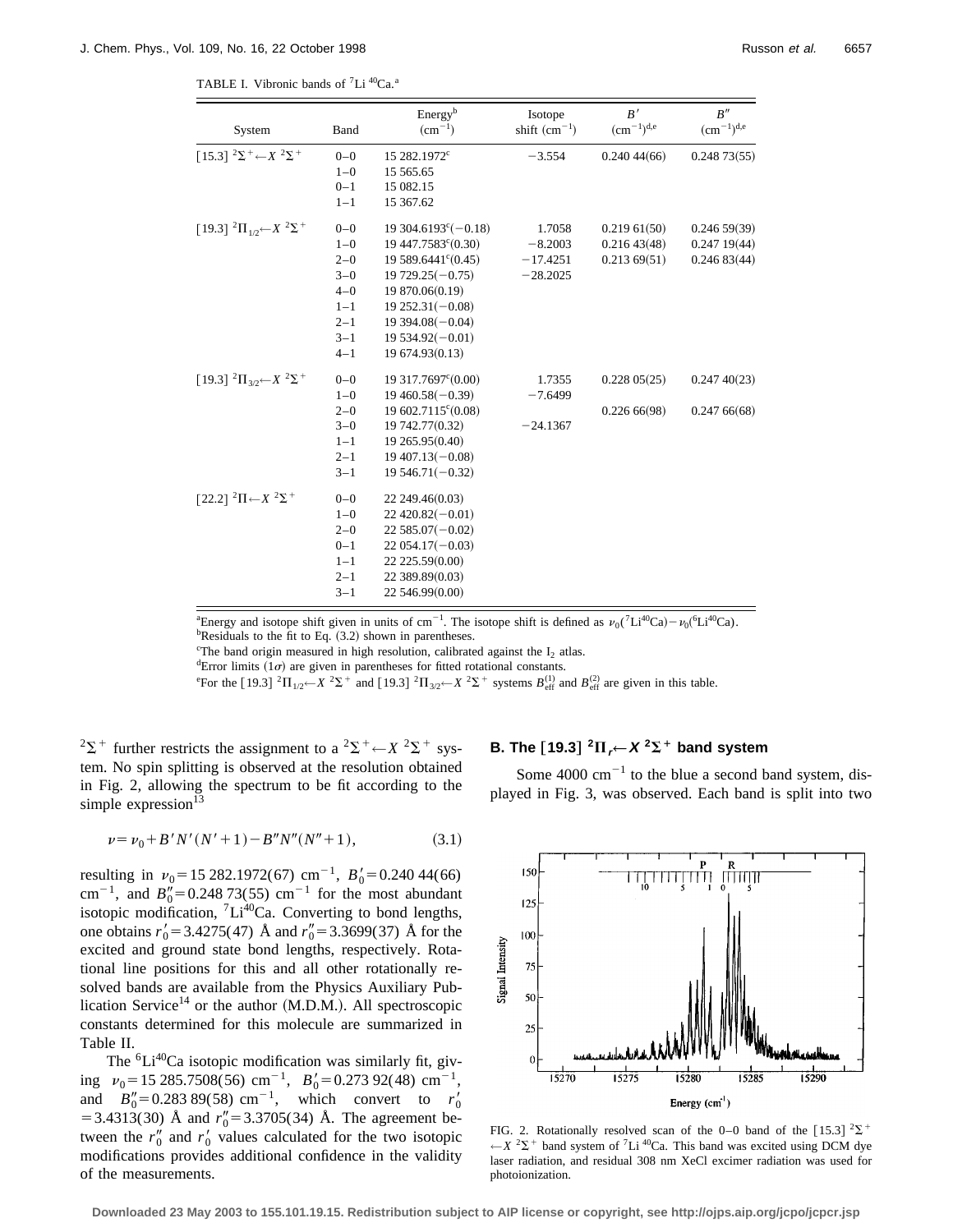TABLE II. Spectroscopic constants of <sup>7</sup>Li<sup>40</sup>Ca.<sup>a</sup> IE(LiCa)=36 060(10) cm<sup>-1</sup>=4.471(1) eV.

| <b>State</b>                                                               | $T_0$ (cm <sup>-1</sup> )                      | $\omega_{\circ}$ (cm <sup>-1</sup> )                   | $\omega_{\rho} x_{\rho}$ (cm <sup>-1</sup> ) | $B_0$ (cm <sup>-1</sup> )                  | $r_0(A)$                 |
|----------------------------------------------------------------------------|------------------------------------------------|--------------------------------------------------------|----------------------------------------------|--------------------------------------------|--------------------------|
| [22.2] $^{2}$ $\Pi$<br>[19.3] $^{2}$ $\Pi_{3/2}$<br>[19.3] $^{2}\Pi_{1/2}$ | 22 249.4<br>19 317.4697(59)<br>19 304.6193(60) | 178.53(5)<br>144.98(75)<br>143.60(51)                  | 3.565(13)<br>0.851(171)<br>0.465(94)         | $B_e = 0.22474(38) \alpha_e = 0.00183(31)$ | $r_e = 3.5451(30)$       |
| [15.3] $2\Sigma^+$<br>$X^2\Sigma^+$                                        | 15 282.1972(67)<br>0.0                         | $\Delta G_{10} = 283.5$<br>$\Delta G_{1/2}$ = 195.2(2) |                                              | 0.24044(66)<br>0.24734(16)                 | 3.4275(47)<br>3.3793(11) |

<sup>a</sup>Numbers in parentheses provide  $1\sigma$  error limits.

spin–orbit sub-bands, implying a  ${}^{2}\Pi \leftarrow X {}^{2}\Sigma^{+}$  transition. The vibrational numbering is fairly evident from the Franck– Condon intensity pattern, and is confirmed by an analysis of the isotope shift between the  ${}^{6}Li^{40}Ca$  and  ${}^{7}Li^{40}Ca$  isotopic variants. The band positions, listed in Table I, were fit to the standard expression, $^{13}$ 

$$
\nu_{v'-v''} = T_0 + \omega_e' v' - \omega_e' x_e' (v'^2 + v') - \Delta G''_{1/2} v'', \quad (3.2)
$$

for the  $\Omega = \frac{1}{2}$  and  $\frac{3}{2}$  levels. We thus obtain for the  $\Omega = \frac{1}{2}$  level:  $T_0$ = 19 304.8(4) cm<sup>-1</sup>,  $\omega'_e$ = 143.6(5) cm<sup>-1</sup>, and  $\omega'_e x'_e$ = 0.46(9) cm<sup>-1</sup> for <sup>7</sup>Li<sup>40</sup>Ca. For the  $\Omega = \frac{3}{2}$  level of <sup>7</sup>Li<sup>40</sup>Ca, we obtain  $T_0 = 19317.4(4)$  cm<sup>-1</sup>,  $\omega'_e = 145.3(7)$  cm<sup>-1</sup>, and  $\omega_e' x_e' = 0.92(17)$  cm<sup>-1</sup>. Improved values of these constants based on band origins obtained from rotationally resolved studies are listed below and in Table II. The fitted values of  $\Delta G''_{1/2}$ , independently obtained from the <sup>2</sup> $\Pi_{1/2}$  $\leftarrow$ *X* <sup>2</sup>∑<sup>+</sup> and <sup>2</sup> $\prod_{3/2}$  ← *X* <sup>2</sup>∑<sup>+</sup> subsystems, are 195.4(3) and 195.0(3)  $cm^{-1}$ , respectively. These are in excellent agreement with theoretical results.

A rotationally resolved scan over the 0–0 band is displayed in Fig. 4. The sub-bands clearly do not have the simple two-branch structure observed in the [15.3]  $2\Sigma^+$  $\leftarrow$ *X*  ${}^{2}\Sigma^{+}$  system. As expected from the observation of spin– orbit splitting, the complicated rotational structure implies a <sup>2</sup> $\Pi(a)$  ←  $X$  <sup>2</sup> $\Sigma$ <sup>+</sup> system. Assuming negligible lambda doubling in the  ${}^{2}$  $\Pi$  state and an unresolvable spin–rotation interaction in the  $X^2\Sigma^+$  state, one may expect four branches in each subband. These are labeled  $R_{11}$ ,  $R_{12} + Q_{11}$ ,  $Q_{12}$  $+P_{11}$ , and  $P_{12}$  for the <sup>2</sup> $\Pi_{1/2}$ ← $X$ <sup>2</sup> $\Sigma$ <sup>+</sup> sub-band and  $R_{21}$ ,



FIG. 3. Low resolution scan of the  $[19.3]$  <sup>2</sup> $\Pi$ <sub>*r</sub>* $\leftarrow$ *X* <sup>2</sup> $\Sigma$ <sup>+</sup> band system of <sup>7</sup>Li <sup>40</sup>Ca, collected using coumarin 500 dye laser radiation for excitation and</sub> XeCl excimer radiation (308 nm) for photoionization.

 $R_{22} + Q_{21}$ ,  $Q_{22} + P_{21}$ , and  $P_{22}$  for the <sup>2</sup> $\Pi_{3/2} \leftarrow X$ <sup>2</sup> $\Sigma$ <sup>+</sup> subband. Line positions are given by well-known formulas $^{13}$  in which the <sup>2</sup> $\Pi_{1/2}$  and <sup>2</sup> $\Pi_{3/2}$  levels have effective rotational constants  $B_{\text{eff}}^{(1)}$  and  $B_{\text{eff}}^{(2)}$ , respectively, which are related to the true rotational constant,  $B'$ , according to

$$
B_{\text{eff}}^{(i)} = B'(1 \pm B'/A'). \tag{3.3}
$$

In Eq.  $(3.3)$  the minus sign corresponds to  $i=1$  and refers to the <sup>2</sup> $\Pi_{1/2}$  level, the plus sign corresponds to *i*=2 and refers to the  ${}^{2}\Pi_{3/2}$  level, and *B'* and *A'* are the rotational and spin–orbit constants of the  ${}^{2}\Pi$  excited state, respectively.

The measured line positions were fit to the standard expressions,<sup>13</sup> providing  $T_0^{(1)}({}^2\Pi_{1/2})=19\,304.6193(60)$  $cm^{-1}$ ,  $T_0^{(2)}$ ( $^2\Pi_{3/2}$ ) = 19 317.4697(59) cm<sup>-1</sup>,  $B_0''$  $= 0.247 \, 19(20) \, \text{ cm}^{-1} \qquad \qquad [r''_0 = 3.3803(14) \, \text{\AA})], \qquad B_{\text{eff}}^{(1)}$  $= 0.219$  61(50) cm<sup>-1</sup>, and *B*<sup>(2)</sup><sub>eff</sub> = 0.228 05(25) cm<sup>-1</sup> for  ${}^{7}Li^{40}Ca$ . The spin–orbit constant,  $A'_{v}$ , is obtained directly from the fitted sub-band origins of the 0–0 and 2–0  ${}^{2}\Pi_{1/2}$  $\leftarrow$ *X* <sup>2</sup> $\sum$ <sup>+</sup> and <sup>2</sup> $\Pi$ <sub>3/2</sub> $\leftarrow$ *X* <sup>2</sup> $\sum$ <sup>+</sup> sub-bands, according to the formula<sup>15</sup>

$$
A'_v = T({}^2\Pi_{3/2}) - T({}^2\Pi_{1/2}) + 2B'_v + 3/4(B_{\text{eff}}^{(2)} - B_{\text{eff}}^{(1)}), (3.4)
$$

giving  $A'_0 = 13.3044(84) \text{ cm}^{-1}$  and  $A'_2 = 13.5175(181)$  $cm^{-1}$ . From these results the true rotational constant of the [19.3] <sup>2</sup> $\Pi_r$  state is derived as  $B_0' = [B_{\text{eff}}^{(1)} + B_{\text{eff}}^{(2)}]/2$  $= 0.223 83(28)$  cm<sup>-1</sup>, giving  $r'_0 = 3.5524(22)$  Å. As a test of this fit we note that the difference,  $B_{\text{eff}}^{(2)} - B_{\text{eff}}^{(1)}$ 



FIG. 4. Rotationally resolved scan of the  $0-0$  band of the  $[19.3]$ <sup>2</sup> $\Pi$ <sub>r</sub>  $\leftarrow$ *X* <sup>2</sup> $\Sigma$ <sup>+</sup> band system of <sup>7</sup>Li<sup>40</sup>Ca, collected using coumarin 500 dye laser radiation for excitation and XeCl excimer radiation (308 nm) for photoionization. Lines are labelled by the value of  $N''$ .

**Downloaded 23 May 2003 to 155.101.19.15. Redistribution subject to AIP license or copyright, see http://ojps.aip.org/jcpo/jcpcr.jsp**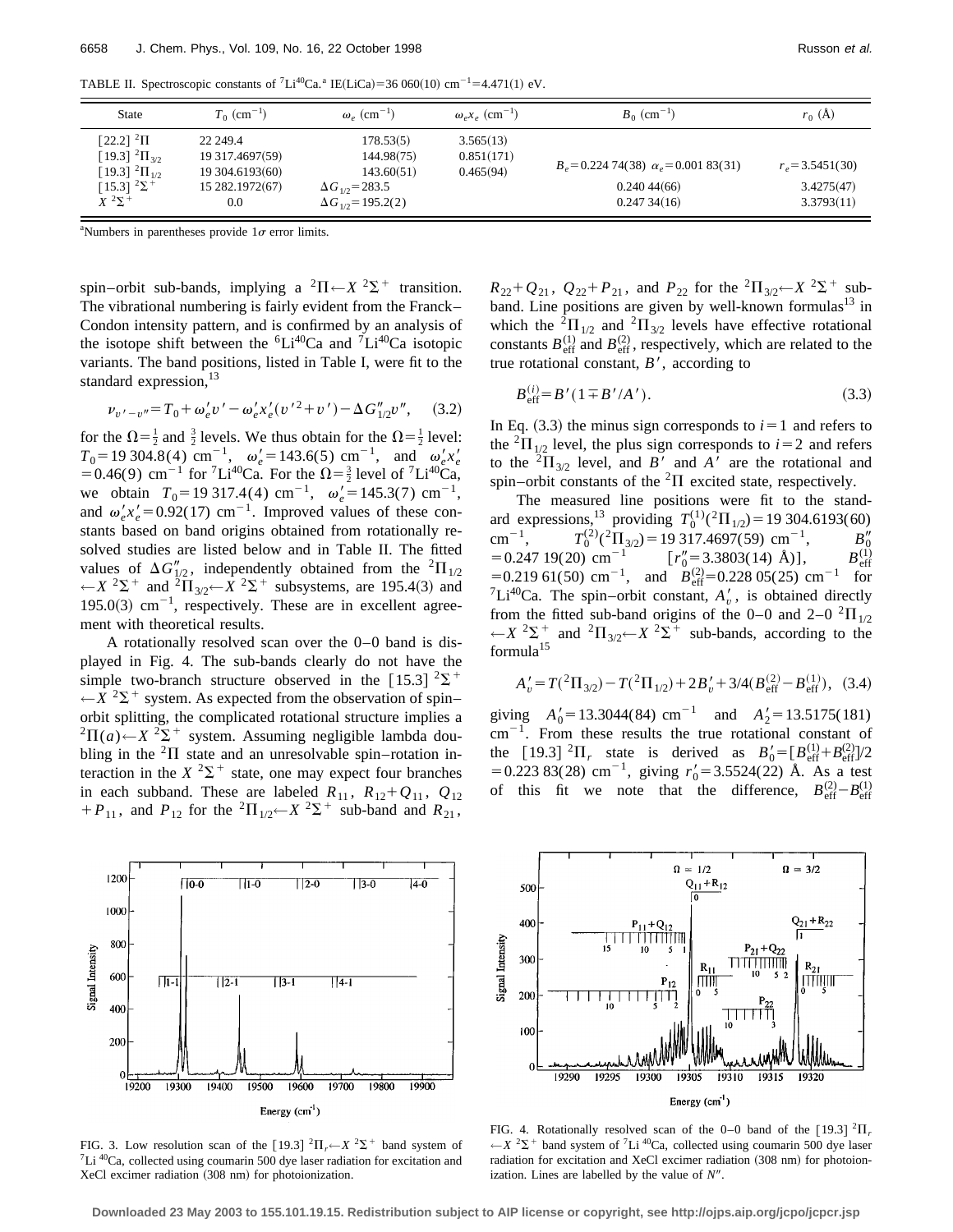

FIG. 5. Low resolution scan of the  $[22.2]$  <sup>2</sup> $\Pi \leftarrow X$  <sup>2</sup> $\Sigma$ <sup>+</sup> band system of <sup>7</sup>Li <sup>40</sup>Ca, collected using coumarin 440 dye laser radiation for excitation and XeCl excimer radiation (308 nm) for photoionization.

 $(0.0084 \text{ cm}^{-1})$ , does indeed equal  $2B_0^2/A_0^{\prime}$  (calculated as  $0.0075$  cm<sup>-1</sup>) to within experimental uncertainty, as required by Eq.  $(3.3)$ .

The 0–0 and 2–0 bands of the [19.3]  ${}^{2}\Pi_{r} \leftarrow X {}^{2}\Sigma^{+}$  system were fit in this manner, but the  ${}^{2}\Pi_{3/2}$   $\leftarrow$  *X*  ${}^{2}\Sigma^{+}$  component of the 1–0 band displayed a perturbation in the upper state, which caused some rotational levels to disappear, presumably due to predissociation. As a result, only the  ${}^{2}$  $\Pi_{1/2}$  $\leftarrow$ *X* <sup>2</sup> $\Sigma$ <sup>+</sup> sub-band of the 1–0 band was analyzed. Fitted effective rotational constants for the  ${}^{2}$  $\Pi_{1/2}$  component were obtained as  $0.219\ 61(50)(v' = 0)$ ,  $0.215\ 86(38)(v' = 1)$ , and 0.213 69(51) cm<sup>-1</sup>( $v'$ =2). For the <sup>2</sup> $\Pi_{3/2}$  component effective rotational constants of  $0.22805(25)(v'=0)$  and 0.226 66(98) cm<sup>-1</sup>( $v'$ =2) were obtained for <sup>7</sup>Li<sup>40</sup>Ca. A fit of the  $B'_v$  values for  $v' = 0.2$  then provides  $B'_e$  $= 0.224$  74(46) cm<sup>-1</sup>  $\alpha_e = 0.001$  83(33) cm<sup>-1</sup>,  $\frac{1}{e}$  $=$  3.5451(36) Å,  $A'_0 = 13.3044(84)$  cm<sup>-1</sup>, and  $\frac{1}{2}$  $= 13.5175(181)$  cm<sup>-1</sup> for the [19.3]<sup>2</sup>II<sub>r</sub> state of LiCa.

## **C.** The  $\lceil 22.2 \rceil^2 \Pi \leftarrow X^2 \Sigma^+$  band system

Figure 5 displays a low resolution scan over the  $\left[22.2\right]$  <sup>2</sup> $\Pi$   $\leftarrow$  *X* <sup>2</sup> $\Sigma$ <sup>+</sup> band system, which is characterized by an intense band at  $22,249.5$  cm<sup>-1</sup>, a fairly intense band at 22 420.8 cm<sup>-1</sup>, and a weaker band at 22 585.1 cm<sup>-1</sup>. These three bands clearly form a vibrational progression, which is accompanied by a series of weaker bands displaced approximately 195.2  $\text{cm}^{-1}$  to the red. This interval has already been identified as  $\Delta G''_{1/2}$ , demonstrating that these are hot bands built off of the main progression. The fact that the redmost band of the main progression is the most intense identifies it as the origin band, and this establishes the vibrational assignment of the system. With this assignment the band positions were fit to Eq. (3.2), providing  $T_0 = 22\,249.431(26) \text{ cm}^{-1}$ ,  $\omega'_e = 178.53(5)$  cm<sup>-1</sup>,  $\omega'_e x'_e = 3.565(13)$  cm<sup>-1</sup>, and  $\Delta G''_{1/2}$  $=195.23(3)$  cm<sup>-1</sup> for <sup>7</sup>Li<sup>40</sup>Ca.

A rotationally resolved scan over the 0–0 band, displayed in Fig. 6, reveals a complicated pattern of lines that is only partially resolved. Based on the intensity of the band system and the small spin–orbit parameters of lithium and calcium, it would seem that the transition is fully allowed on



FIG. 6. Attempted high resolution scan of the 0–0 band of the  $[22.2]$  <sup>2</sup> $\Pi$  $\leftarrow$ *X* <sup>2</sup> $\Sigma$ <sup>+</sup> band system of <sup>7</sup>Li<sup>40</sup>Ca, using radiation sources as described in Fig. 5.

the basis of *S*,  $\Lambda$ , and  $\Sigma$ . For transitions originating from an  $X^{2}\Sigma^{+}$  ground state, this excludes all candidates for the upper state except <sup>2</sup> $\Sigma$ <sup>+</sup> or <sup>2</sup> $\Pi$ . A <sup>2</sup> $\Sigma$ <sup>+</sup>  $\leftarrow$  *X* <sup>2</sup> $\Sigma$ <sup>+</sup> system would only possess  $R$  and  $P$  branches (as found for the  $[15.3]$   ${}^{2}\Sigma^{+}$   $\leftarrow$   $X$   ${}^{2}\Sigma^{+}$  band system displayed in Fig. 2), a fact that is not consistent with the apparent complexity of the rotational structure in this system. On this basis, the band system is tentatively assigned as the  $[22.2]$  <sup>2</sup> $\Pi \leftarrow X$  <sup>2</sup> $\Sigma$ <sup>+</sup> system. The partially resolved scan over the 0–0 band also displays more structure than the three branches expected for a  $^{2}\Pi(b)$  ←  $^{2}\Sigma^{+}$  system, but does not break out into clear-cut Hund's case (a)  ${}^{2}\Pi_{1/2} \leftarrow X \ {}^{2}\Sigma^{+}$  and  ${}^{2}\Pi_{3/2} \leftarrow X \ {}^{2}\Sigma^{+}$  subbands, as was found for the [19.3]  ${}^{2}\Pi_{r} \leftarrow X {}^{2}\Sigma^{+}$  band system displayed in Fig. 4. It thus appears that the spin–orbit splitting of the  $[22.2]$  <sup>2</sup>II state is on the order of *A*  $=$  5 cm<sup>-1</sup> or less, and that the [22.2] <sup>2</sup>II state may be intermediate between Hund's cases  $(a)$  and  $(b)$ . Attempts to fit the resolved line positions were unsuccessful, but there is some evidence that the band is slightly red shaded, suggesting that the bond is lengthened slightly upon excitation.

## **D. The LiCa ionization limit**

Figure 7 displays a single-color scan over the ionization threshold of LiCa collected using frequency doubled dye laser radiation. Toward the low-frequency limit of this scan only a weak two-photon ionization background is evident. As one scans toward the blue, however, a weak rise in signal occurs near 35 825 cm<sup>-1</sup> followed by a sharp increase in signal at 36 035 cm<sup>-1</sup>. Although no attempt was made to determine whether the relative intensities of these two features was dependent on experimental conditions, our favored interpretation is that the sharp increase in signal at 36 035  $\text{cm}^{-1}$  corresponds to the adiabatic ionization threshold, and the weaker rise in signal near 35 825 cm<sup>-1</sup> corresponds to ionization of vibrationally hot  $(v''=1)$  LiCa molecules in the molecular beam. When corrected for field ionization effects, this leads to an adiabatic ionization energy of  $IE(LiCa)$  $=4.471(1)$  eV. This is slightly higher than the value calculated below  $(4.42 \text{ eV})$ , but theoretical predictions tend to underestimate ionization energies because electron correla-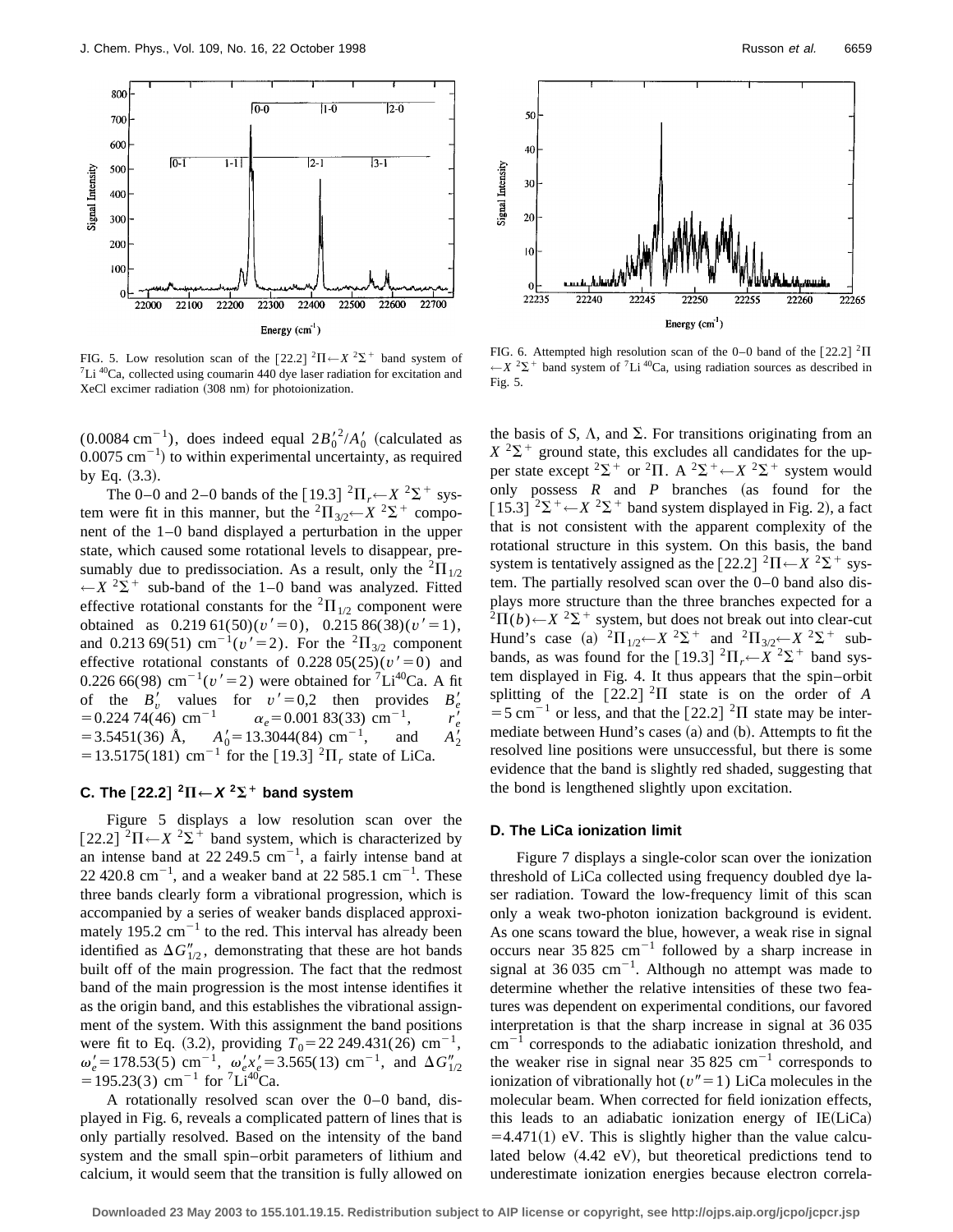

FIG. 7. Scan over the <sup>7</sup>Li<sup>40</sup>Ca ionization threshold employing frequency doubled coumarin 540A dye laser radiation.

tion is more accurately treated in the cation than in the neutral. An alternative interpretation of the weak feature near 35 825 cm<sup> $-1$ </sup> is that it corresponds to the adiabatic ionization threshold for the production of  $LiCa<sup>+</sup>$  in the  $v<sup>+</sup>$  vibrational level, while the sharper threshold at  $36,035$  cm<sup>-1</sup> is the threshold for producing the cation in the  $v^+$ +1 vibrational level. This interpretation would require a poor Franck– Condon factor for the 0–0 ionization process. Employing Morse potential approximations to the LiCa  $X^2\Sigma^+$  and LiCa<sup>+</sup>  $X$ <sup>1</sup> $\Sigma$ <sup>+</sup> potential curves calculated below, however, a Franck–Condon factor for the 0–0 band of 0.8 is obtained. Furthermore, the separation between the two thresholds, although imperfectly defined, seems to be closer to the value of 195 cm<sup>-1</sup> measured for the  $\Delta G'_{1/2}$  interval of the neutral ground state than it does to the value of  $\omega_e = 239 \text{ cm}^{-1}$  calculated below for the ground state of the cation. On this basis we assign the adiabatic ionization energy of LiCa as  $IE(LiCa) = 4.471(1) eV.$ 

#### **IV. THEORY**

Two theoretical tools were used for calculations of the low-lying electronic states of LiCa and for the ground state of the  $LiCa<sup>+</sup>$  cation.

#### **A. MRCISD calculations**

In the first method, the complete active space  $(CAS)$ self-consistent field (SCF) method was used to generate a basis of dominant electronic configurations for further multireference all single- and double-excitation configuration interaction calculations (CASSCF-MRCISD).<sup>16</sup> For these calculations we used large atomic natural orbital ANO basis sets for Li consisting of (14*s*9*p*4*d*3 *f*) elementary functions and  $\left[7s6p4d3f\right]$  contracted functions,<sup>17</sup> and for Ca consisting of  $(15s13p4d)$  elementary and  $[9s7p2d]$  contracted functions.<sup>18</sup> Two active spaces have been used:  $4a_1$ ,  $2b_1$ ,  $2b_2$ , and  $1a_2$  (4,2,2,1) and  $6a_1$ ,  $3b_1$ ,  $3b_2$ , and  $la_2$  (6,3,3,1)  $(C_{2v}$  symmetry labeled), to check convergence toward the size of the active space. All three valence electrons were considered as active in the CASSCF calculations and all core orbitals were kept frozen in all of the CASSCF/MRCI calculations.

For the second  $(6,3,3,1)$  active-orbital space, we obtained 202 configurations for  ${}^{2}\Sigma^{+}$  electronic states, 182 configurations for <sup>2</sup> $\Pi$  states, 75 configurations for <sup>4</sup> $\Sigma$ <sup>-</sup> states, 65 configurations for  ${}^{4}\Sigma^{+}$  states, and 73 configurations for  ${}^{4}\Pi$ states to use in CASSCF expansions of the respective reference wave functions. All of these functions were then used in subsequent MRCI calculations in which the total number of configurations were 28 261 for  ${}^{2}\Sigma^{+}$  states, 26 075 for  ${}^{2}\Pi$ states, 11 851 for  ${}^{4}\Sigma^{-}$  states, 13 618 for  ${}^{4}\Sigma^{+}$  states, and 12 765 for <sup>4</sup> $\Pi$  states. Attempts to examine <sup>2</sup> $\Delta$  states were not successful because of a lack of convergence. The first, second, third, and fourth states of a given symmetry were calculated as the first, second, third, and fourth secular equation roots in the MRCI calculations.

The  $LiCa<sup>+</sup>$  cation was studied with the same atomic basis sets and using the following active-orbital space for CASSCF calculations:  $6a_1$ ,  $3b_1$ ,  $3b_2$ , and  $1a_2$   $(6,3,3,1)$ . This leads to 34 configurations for the  $(6,3,3,1)$  orbital active space in the CASSCF expansion of the reference wave function and gives 1458 final configurations in the MRCI expansion.

Sixteen to twenty internuclear distances were calculated for each electronic state reported here. These MRCI energy data points were fit to an analytical form using cubic spline interpolation, after which the rovibrational Schrödinger equation was solved numerically (using Numerov's method) for one vibrational state at a time and for three rotational quantum numbers. All of these electronic and rovibrational calculations were performed using the MOLCAS-3 computer program.<sup>19</sup>

The calculated ionization energy of calcium  $(5.88 \text{ eV})$ , and the Ca  ${}^{3}P^{\circ} \leftarrow {}^{1}S$  and  ${}^{1}P^{\circ} \leftarrow {}^{1}S$  excitation energies (1.68) and 3.03 eV, respectively) agree with the experimental values of 6.11, 1.89, and 2.93 eV,<sup>20</sup> respectively, to an accuracy of 0.2 eV.

### **B. QCISD(T) calculations**

In the second theoretical approach, the quadratic configuration interaction with single and double excitations and approximate incorporation of triple excitations  $[QCISD(T)]$  method<sup>21</sup> was used with large atomic basis sets for geometry optimization of the lowest root in each symmetry  $[^{2}\Sigma^{+}$ ,  $^{2}\Pi$ ,  $^{4}\Sigma^{-}$ ,  $^{4}\Sigma^{+}$ , and  $^{4}\Pi$ ] for LiCa and for the ground state of LiCa<sup>+</sup>. Again, attempts to calculate  ${}^{2}\Delta$  states were not successful because of a lack of convergence. For lithium, the atomic orbital basis consisted of (10*s*5*p*3*d*) elementary functions and  $[6s5p3d]$  contracted functions, and for the Ca atom (14*s*11*p*7*d*2 *f*) elementary functions and  $[8s7p6d2f]$  contracted functions. The *s* functions of the Li basis set were constructed from the basis of Schafer et al.  $(10s)^{22}$  by contracting to [6*s*] according to a  $(5,1,1,1,1,1)$ scheme, with atomic coefficients in groups, and subsequently adding 5*p* and 3*d* elementary functions  $\alpha(p_1) = 3.3563$ ,  $\alpha(p_2) = 1.1188$ ,  $\alpha(p_3) = 0.3729$ ,  $\alpha(p_4) = 0.1243$ ,  $\alpha(p_5)$  $=0.0414$ ,  $\alpha(d_1)=4.22$ ,  $\alpha(d_2)=1.41$ , and  $\alpha(d_3)=0.47$ . The Ca basis set was built from that of Schafer et al.  $(14s11p/8s7p)^{22}$  by adding 7*d* and 2*f* elementary functions contracted to  $6d$  and  $2f$  functions, as recommended by Bauschlicher *et al.*<sup>23</sup> The core orbitals were kept frozen in all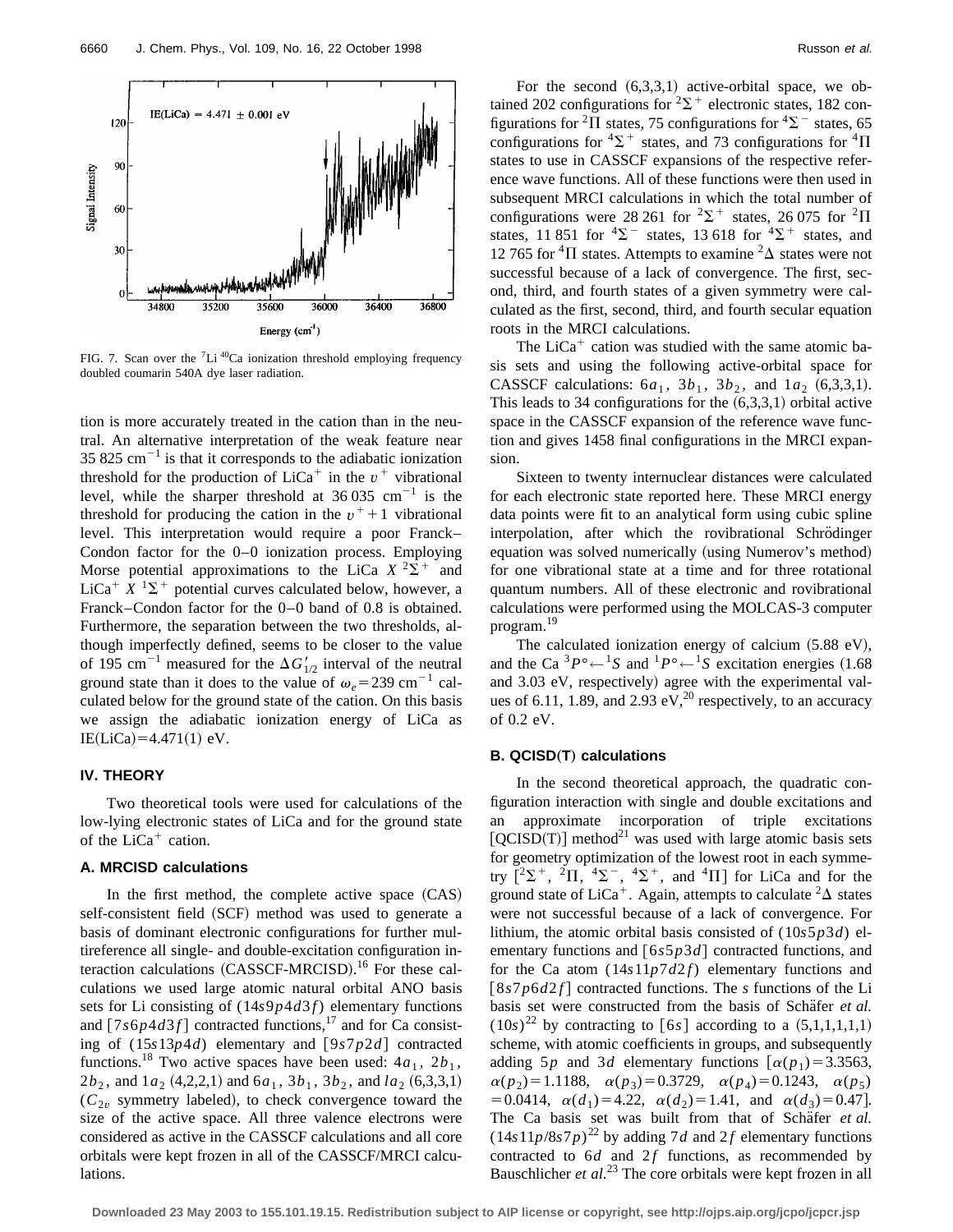$OCISD(T)$  calculations, except in the calculations for the ground electronic state of LiCa, where all electrons were included in the correlation. These calculations were performed using the GAUSSIAN-92 program.<sup>24</sup>

The calculated ionization energies IE(Li)=5.34 eV, IE(Ca)=5.89 eV, and excitation energy  $\Delta E$ (Ca<sup>3</sup> $P$ °<sup> $\leftarrow$ 1</sup>*S*) = 1.67 eV again agree with the experimental values<sup>20</sup> IE(Li)  $=$  5.39 eV, IE(Ca)=6.11 eV, and  $\Delta E$ (Ca<sup>3</sup> $P$ °<sup> $\leftarrow$ 1</sup>*S*)  $=1.89$  eV to within 0.2 eV. Because the quality of the ionization and excitation energy results for Ca and Li are virtually the same for the MRCI and  $QCISD(T)$  methods, we feel comfortable in proceeding to use both approaches for LiCa and  $LiCa<sup>+</sup>$ .

#### **V. THEORETICAL RESULTS AND COMPARISON WITH EXPERIMENT**

#### **A. Molecular orbitals of LiCa**

The lowest *valence*  $1\sigma$  molecular orbital is composed of  $2s_{Li}$ ,  $2p\sigma_{Li}$ , and  $4s_{Ca}$  atomic orbitals, with bonding (inphase) interactions between  $2s<sub>Li</sub>$  and  $4s<sub>Ca</sub>$  as well as between  $2p\sigma_{Li}$  and  $4s_{Ca}$ . The  $2\sigma$  molecular orbital is composed of  $2s_{\text{Li}}$ ,  $4s_{\text{Ca}}$ , and  $4p\sigma_{\text{Ca}}$ , with bonding interactions between  $2s_{\text{Li}}$  and  $4p\sigma_{\text{Ca}}$  and antibonding interactions between  $2s_{\text{Li}}$ and  $4s_{Ca}$ . Occupation of this orbital causes the internuclear separation to increase. The  $3\sigma$  orbital is antibonding with respect to the  $2s_{Li} - 4p\sigma_{Ca}$  interaction, but bonding with respect to the  $2p\sigma_{Li} - 4p\sigma_{Ca}$  interaction. The  $1\pi$  molecular orbital is bonding with respect to the  $2p\pi_{\text{Li}}-4p\pi_{\text{Ca}}$  interaction and the  $2\pi$  orbital is antibonding with respect to the same interaction.

The molecular constants obtained at the CASSCF-MRCI level with the larger  $(6,3,3,1)$  active-orbital space and at the  $QCISD(T)$  level of theory, for the 12 electronic states of LiCa and for the ground state of  $LiCa<sup>+</sup>$ , are presented in Table III.

## **B.**  ${}^{2}\Sigma^{+}$  states of LiCa

The ground state is of  $2\sum^{+}$  symmetry and has a  $1\sigma^2 2\sigma^1$ dominant electronic configuration ( $C_{HF}$ =0.9374). None of the remaining  $28\,260$  configuration state functions  $(CSFs)$ has an expansion amplitude larger than 0.15. The small influence of the secondary configurations may be seen in the natural occupation numbers of the lowest valence molecular orbitals:  $1\sigma^{1.82}2\sigma^{0.97}3\sigma^{0.05}4\sigma^{0.02}1\,\pi_x^{0.05}1\,\pi_y^{0.05}2\,\pi_x^{0.02}2\,\pi_y^{0.02}$ .

The ground electronic state of LiCa correlates with the atomic ground states of  $Li(^{2}S)$  and  $Ca(^{1}S)$ . The charge distribution in the ground  $X^2\Sigma^+$  state has significant ionic character with Mulliken atomic charges of  $Li^{-0.54}Ca^{+0.54}$ , as obtained from our MRCI wave function. The LiCa( $X^2\Sigma^+$ ) state is weakly bound with  $D_e$ =0.27 eV at the CASSCF/ MRCI and  $QCISD(T)$  levels of theory, and is very flat with a harmonic frequency of  $ca$ . 200 cm<sup>-1</sup>.

It is known that ignoring the core–valence correlation may substantially affect computed bond lengths in diatomic molecules such as  $K_2$ ,<sup>25</sup> where the equilibrium bond length is 0.39 Å longer when core–valence correlations are not taken into account. To estimate the influence of the core– valence correlation on the ground electronic state of LiCa we performed OCISD(T,FULL) calculations, where *all* electrons were included in the correlation, and we found *D<sub>e</sub>*  $= 0.27$  eV,  $\omega_e = 194$  cm<sup>-1</sup>, and  $r_e = 3.410$  Å at the QCISD(T) level of theory and  $D_e=0.24 \text{ eV}$ ,  $\omega_e$ =185 cm<sup>-1</sup>, and  $r_e$ =3.395 Å at the QCISD(T,FULL) level of theory. We therefore believe that the core–valence correlation will not substantially affect our results for excited states, where the core electrons were not included in the correlation treatment.

The first  ${}^{2}\Sigma^{+}$  symmetry *excited* state  $\lceil {}^{2}\Sigma^{+}(2) \rceil$  has two dominant electronic configurations  $1\sigma^2 2\sigma^0 3\sigma^1$  (*C*  $=$  -0.7092) and  $1\sigma^1 2\sigma^2 3\sigma^0$  (*C*=0.5358) in the MRCI expansion, and arises from the  $X^2\Sigma^+$  ground state by (partial) promotion of an electron from the  $1\sigma$  and  $2\sigma$  orbitals into the  $3\sigma$  orbital. This is clearly seen in the natural orbital occupation numbers of the lowest valence molecular orbitals:  $1\sigma^{1.52} 2\sigma^{0.68} 3\sigma^{0.66} 4\sigma^{0.02} 1\pi_x^{0.05} 1\pi_y^{0.05} 2\pi_x^{0.01} 2\pi_y^{0.01}$ . The <sup>2</sup> $\Sigma$ <sup>+</sup>(2) electronic state has an ionic character similar to that of the ground state, with natural atomic charges of  $Li^{-0.56}Ca^{+0.56}$ , as obtained from the MRCI wave function. According to our best calculations, the vertical excitation  $[{}^{2}\Sigma^{+}(2) \leftarrow X {}^{2}\Sigma^{+}]$  energy is 1.16 eV and  $T_{e}[^{2}\Sigma^{+}(2)$  $\leftarrow$ *X* <sup>2</sup> $\Sigma$ <sup>+</sup>]=1.13 eV, both at the CASSCF-MRCI level of theory.

We did not expect our calculations for the third  ${}^{2}\Sigma^{+}(3)$ and the fourth  ${}^{2}\Sigma^{+}(4)$  roots to be of high quality because of known limitations of the CASSCF-MRCI method on excited states of the same symmetry. We attempted to increase the active-orbital space beyond the  $(6,3,3,1)$  level to improve the calculations, but convergence difficulties prohibited this. Nevertheless, we present results on these states in Table III to help identification of the experimentally observed transitions. The vertical excitation energies are 1.76 eV  $\lceil 2\Sigma^+(3) \rceil$ and 2.42 eV  $\lceil 2\sum^{+}(4) \rceil$ , and the adiabatic excitation energies are  $T_e[^2\Sigma^+(3)]=1.70$  eV and  $T_e[^2\Sigma^+(4)]=2.42$  eV, all at the CASSCF-MRCI level of theory. A better description of these roots will lower these excitation energies. Neither state is adequately represented by one electronic configuration; instead, four configurations have coefficients larger than 0.20:  $1\sigma^1 2\sigma^2(0.6135)$ ,  $1\sigma^2 4\sigma^1(-0.3938)$ ,  $1\sigma^2 3\sigma^1(0.3660)$ ,  $1\sigma^{\alpha} 2\sigma^{\beta} 3\sigma^{\alpha}(-0.2241)$  for the  ${}^2\Sigma^+(3)$ state and six configurations have coefficients larger than 0.20:  $1\sigma^2 4\sigma^1(0.5734)$ ,  $1\sigma^{\alpha} 2\sigma^{\alpha} 3\sigma^{\beta}(0.2967)$ ,  $1\sigma^12\sigma^2(-0.2949), 1\sigma^212\sigma^1(-0.2375), 1\sigma^13\sigma^2(0.2311),$ and  $1\sigma^2 8\sigma^1(-0.2294)$  for the  ${}^2\Sigma^+(4)$  state.

#### **C. <sup>2</sup>**P **states of LiCa**

The lowest  ${}^{2}\Pi(1)$  state has a  $1\sigma^{2}1\pi^{1}$  dominant electronic configuration ( $C_{HF}$ =0.9246) in the MRCI expansion and is the first excited state of LiCa. From the total of 26 075 CSFs, only one other configuration has a coefficient larger than 0.20:  $1\sigma^0 2\sigma^2 1\pi_x^1(-0.2051)$ . The vertical <sup>2</sup> $\Pi(1)$  $\leftarrow$ *X* <sup>2</sup> $\Sigma$ <sup>+</sup> excitation energy is computed to be 0.83 eV and  $T_e^2(T(1)) \leftarrow X^2\Sigma^+$  = 0.75 eV. The <sup>2</sup> $T(1)$  state has significant ionic character with natural atomic charges  $Li^{-0.59}Ca^{+0.59}$ , as obtained from the MRCI wave function. Because the  $1\pi$ -MO is bonding, electron transfer from the 2 $\sigma$ -MO into the 1 $\pi$ -MO during the <sup>2</sup> $\Pi(1) \leftarrow X$ <sup>2</sup> $\Sigma$ <sup>+</sup> excitation leads to a decrease in the equilibrium bond length of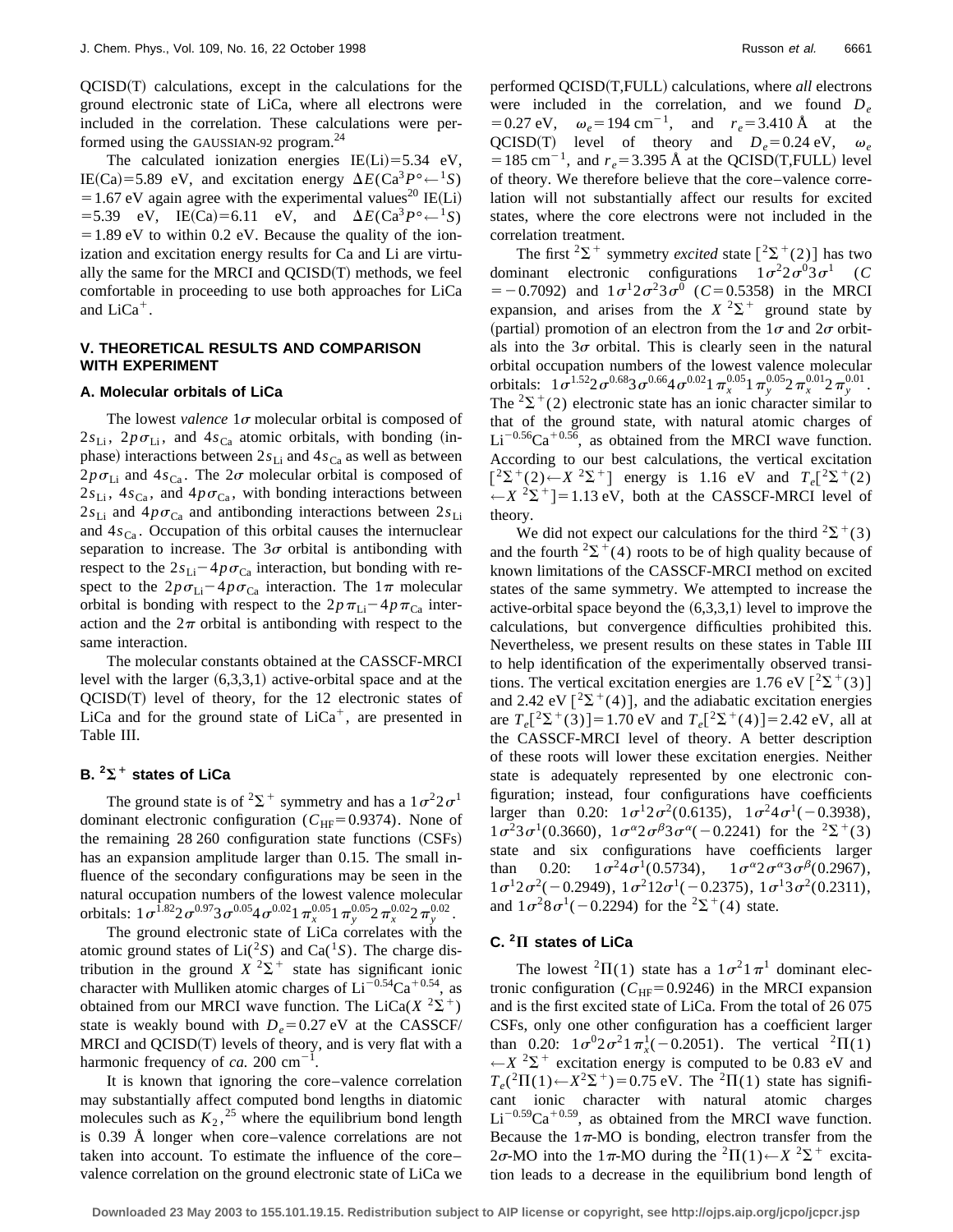|  | TABLE III. Comparisons between theoretical calculations and experiment for ${}^{7}Li~^{40}Ca$ . |  |  |  |  |  |  |  |  |
|--|-------------------------------------------------------------------------------------------------|--|--|--|--|--|--|--|--|
|--|-------------------------------------------------------------------------------------------------|--|--|--|--|--|--|--|--|

| <b>State</b>                           | Property                                    | QCISD(T) <sup>a</sup> | CASSCF-<br><b>MRCISD<sup>a</sup></b> | Pseudopotential-<br>$CIPSI^b$                                          | Experiment <sup>a</sup>                        | Separated<br>atom limit <sup>c</sup>                                  |
|----------------------------------------|---------------------------------------------|-----------------------|--------------------------------------|------------------------------------------------------------------------|------------------------------------------------|-----------------------------------------------------------------------|
| $X^{2}\Sigma^{+}(1)$                   | $r_e$ (Å)                                   | 3.410                 | 3.400                                | $3.296(r_0=3.39)^d$                                                    | $r_0$ = 3.3796(11)                             | Li $2s^1$ , ${}^2S$                                                   |
| $1\sigma^2 2\sigma^1$                  | $\omega_e~(\mathrm{cm}^{-1})$               | 194                   | 204                                  | $195.28(\Delta G_{1/2}=187.1)^d$                                       | $\Delta G_{1/2} = 195.2$                       | $^{+}$                                                                |
|                                        | $D_e$ (eV)                                  | 0.27                  | 0.27                                 | 0.292                                                                  | 0.84 <sup>e</sup>                              | Ca $4s^2$ , ${}^1S$<br>$0.00 \text{ cm}^{-1}$                         |
| $^{2}\Pi(1)$                           | $r_e$ (Å)                                   | 3.015                 | 3.052                                | 2.862                                                                  |                                                | Li $2p^1$ , $^2P^{\circ}$                                             |
| $1\sigma^2 1\pi^1$                     | $\omega_e$ (cm <sup>-1</sup> )              | 280                   | 286                                  | $306.34^d$                                                             |                                                | $^+$                                                                  |
|                                        | $T_e$ (cm <sup>-1</sup> )                   | 6355                  | 6028                                 | 5464                                                                   |                                                | Ca $4s^2$ , ${}^1S$                                                   |
| $2\Sigma^+(2)$                         | $r_e$ (Å)                                   |                       | 3.634                                | 3.423                                                                  |                                                | 14 903.83 cm <sup>-1</sup><br>Li $2p^{1}$ , $^{2}P^{\circ}$           |
|                                        | $\omega_e$ (cm <sup>-1</sup> )              |                       | 192                                  | $219.60^{\rm d}$                                                       |                                                | $^{+}$                                                                |
|                                        | $T_e$ (cm <sup>-1</sup> )                   |                       | 9138                                 | 9554                                                                   |                                                | Ca $4s^2$ , ${}^1S$                                                   |
|                                        |                                             |                       |                                      |                                                                        |                                                | $14903.83$ cm <sup>-1</sup>                                           |
| ${}^{4} \Pi(1)$                        | $r_e$ (Å)<br>$\omega_e$ (cm <sup>-1</sup> ) | 3.361                 | 3.394                                | 3.105<br>242.19 <sup>d</sup>                                           |                                                | Li $2s^1$ , ${}^2S$<br>$^{+}$                                         |
| $1\sigma^1 2\sigma^1 1\pi^1$           | $T_e$ (cm <sup>-1</sup> )                   | 201<br>12 390         | 201<br>12815                         | 13 169                                                                 |                                                | Ca $4s^14p^1$ , ${}^3P^{\circ}$                                       |
|                                        |                                             |                       |                                      |                                                                        |                                                | $15\,263.10\,\mathrm{cm}^{-1}$                                        |
| $2\Sigma^{+}(3)$                       | $r_e$ (Å)                                   |                       | $(3.774)$ <sup>f</sup>               | Omitted                                                                |                                                | Li $2s^1$ , ${}^2S$                                                   |
|                                        | $\omega_e$ (cm <sup>-1</sup> )              |                       | $(171)^{f}$                          | from                                                                   |                                                | $^{+}$                                                                |
|                                        | $T_e$ (cm <sup>-1</sup> )                   |                       | $(13\,704)^f$                        | table                                                                  |                                                | Ca $4s^14p^1$ , ${}^3P^{\circ}$                                       |
| ${}^{2}\Pi(2)$                         | $r_e$ (Å)                                   |                       | 3.346                                | 2.990                                                                  |                                                | $15\,263.10\,\mathrm{cm}^{-1}$<br>Li $2s^1$ , ${}^2S$                 |
|                                        | $\omega_e$ (cm <sup>-1</sup> )              |                       | 206                                  | $275.41$ <sup>d</sup>                                                  |                                                | $^{+}$                                                                |
|                                        | $T_e$ (cm <sup>-1</sup> )                   |                       | 13825                                | 12016                                                                  |                                                | Ca $4s^14p^1$ , ${}^3P^{\circ}$                                       |
|                                        | $r_e$ (Å)                                   |                       |                                      |                                                                        |                                                | $15\,263.10\,\mathrm{cm}^{-1}$                                        |
| $2\Sigma^+(4)$                         | $\omega_e$ (cm <sup>-1</sup> )              |                       | $(3.365)^{r}$<br>$(242)^f$           | $3.310(r_0=3.44)^d$<br>290.46( $\Delta G_{1/2}$ = 285.01) <sup>d</sup> | $r_0$ = 3.3699(37)<br>$\Delta G_{1/2} = 284.5$ | Li $2s^1$ , ${}^2S$<br>$^{+}$                                         |
|                                        | $T_e$ (cm <sup>-1</sup> )                   |                       | $(19.505)^{f}$                       | 14 708                                                                 | 15 237.6                                       | Ca $4s^13d^1$ , ${}^3D$                                               |
|                                        |                                             |                       |                                      |                                                                        |                                                | $20356.61$ cm <sup>-1</sup>                                           |
| $2\Delta(1)$                           | $r_e$ (Å)                                   |                       |                                      | 2.968                                                                  |                                                | Li $2s^1$ , ${}^2S$                                                   |
|                                        | $\omega_e$ (cm <sup>-1</sup> )              |                       |                                      | 275.73 <sup>d</sup>                                                    |                                                | $\! + \!\!\!\!$<br>Ca $4s^13d^1$ , ${}^3D$                            |
|                                        | $T_e$ (cm <sup>-1</sup> )                   |                       |                                      | 14 754                                                                 |                                                | $20356.61$ cm <sup>-1</sup>                                           |
| $\sqrt[4]{2}^{+}(1)$                   | $r_e$ (Å)                                   | 5.600                 | 4.708                                |                                                                        |                                                | Li $2s^1$ , ${}^2S$                                                   |
| $1\sigma^1 2\sigma^1 3\sigma^1$        | $T_e$ (cm <sup>-1</sup> )                   | 15 505                | 15 9 15                              |                                                                        |                                                | $^{+}$                                                                |
|                                        |                                             |                       |                                      |                                                                        |                                                | Ca $4s^14p^1$ , ${}^3P^{\circ}$                                       |
| $45 -$                                 | $r_e$ (Å)                                   | 2.851                 | 2.925                                | 2.636                                                                  |                                                | $15\,263.10\,\mathrm{cm}^{-1}$<br>Li $2p^1$ , $^2P^{\circ}$           |
| $1\sigma^1 2\sigma^0 1\pi^2$           | $\omega_e$ (cm <sup>-1</sup> )              | 288                   | 286                                  | 317.17 <sup>d</sup>                                                    |                                                | $^{+}$                                                                |
|                                        | $T_e$ (cm <sup>-1</sup> )                   | 18 4 26               | 19 19 6                              | 18 546                                                                 |                                                | Ca $4s^14p^1$ , ${}^3P^{\circ}$                                       |
|                                        |                                             |                       |                                      |                                                                        |                                                | 30 166.93 $\text{cm}^{-1}$                                            |
| ${}^{2}\Pi(3)$                         | $r_e$ (Å)<br>$\omega_e$ (cm <sup>-1</sup> ) |                       | $(3.507)^t$<br>$(169)^f$             | 3.456<br>149.48 <sup>d</sup>                                           | 3.5451(36)<br>144.5                            | Li $2s^1$ , ${}^2S$<br>$^+$                                           |
|                                        | $T_e$ (cm <sup>-1</sup> )                   |                       | $(22.545)^{f}$                       | 19 122                                                                 | 19 285.8                                       | Ca $4s^13d^1$ , ${}^3D$                                               |
|                                        |                                             |                       |                                      |                                                                        |                                                | $20\,356.61\,\mathrm{cm}^{-1}$                                        |
| ${}^{4} \Pi(2)$                        | $r_e$ (Å)                                   |                       | 3.871                                |                                                                        |                                                | Li $2s^1$ , ${}^2S$                                                   |
|                                        | $\omega_e~(\mathrm{cm}^{-1})$               |                       | 174                                  |                                                                        |                                                | $^{+}$<br>Ca $4s^13d^1$ , ${}^3D$                                     |
|                                        | $T_e$ (cm <sup>-1</sup> )                   |                       | 22 810                               |                                                                        |                                                | 20 356.61 $cm^{-1}$                                                   |
| ${}^{2}\Pi(4)$                         | $r_e~(\text{\AA})$                          |                       | $(3.410)^{f}$                        |                                                                        |                                                | Li $2s^1$ , ${}^2S$                                                   |
|                                        | $\omega_e$ (cm <sup>-1</sup> )              |                       | $(148)^f$                            |                                                                        | 178.5                                          | $\boldsymbol{+}$                                                      |
|                                        | $T_e$ (cm <sup>-1</sup> )                   |                       | $(23.693)^{f}$                       |                                                                        |                                                | Ca $4s^13d^1$ , ${}^1D$                                               |
| $LiCa+$                                | $r_e~(\mbox{\AA})$                          | 3.320                 | 3.319                                |                                                                        | 22 257.8                                       | 21 849.61 cm <sup>-1</sup><br>$Li^+$ 1s <sup>2</sup> , <sup>1</sup> S |
| $X$ <sup>1</sup> $\Sigma$ <sup>+</sup> | $\omega_e$ (cm <sup>-1</sup> )              | 239                   | 239                                  |                                                                        |                                                | $+$                                                                   |
| $1\sigma^2$                            | IE $(cm^{-1})$                              | 35 336                | 35 642                               |                                                                        |                                                | Ca $4s^2$ , ${}^1S$                                                   |
|                                        |                                             |                       |                                      |                                                                        | $36060 \pm 10$                                 | 43 487.19 $cm^{-1}$                                                   |

a This work.

<sup>b</sup>Reference 7.

c Deduced from the atomic energy levels listed in Ref. 21.

 $d$ In examining Table 2 of Ref. 7, it became clear that the reduced mass employed in the conversion of  $r_e$  to the rotational constant *Be* did not correspond to any particular isotopic combination of LiCa, but instead used the atomic weights of Li and Ca, which are averages of the atomic masses for the various isotopes. Presumably the vibrational parameters  $\omega_e$  and  $\omega_e x_e$  were also calculated in Ref. 7 for this isotopically averaged mass combination as well. Using the well-known dependence of these parameters on reduced mass, in this table we have converted these calculated vibrational constants to those appropriate for the most abundant isotopic species,  $^7Li^{40}Ca.$ 

e Reference 6.

f Parentheses indicate that these theoretical results are not expected to be of high quality. A better treatment of these roots will cause  $T_e$  to decrease.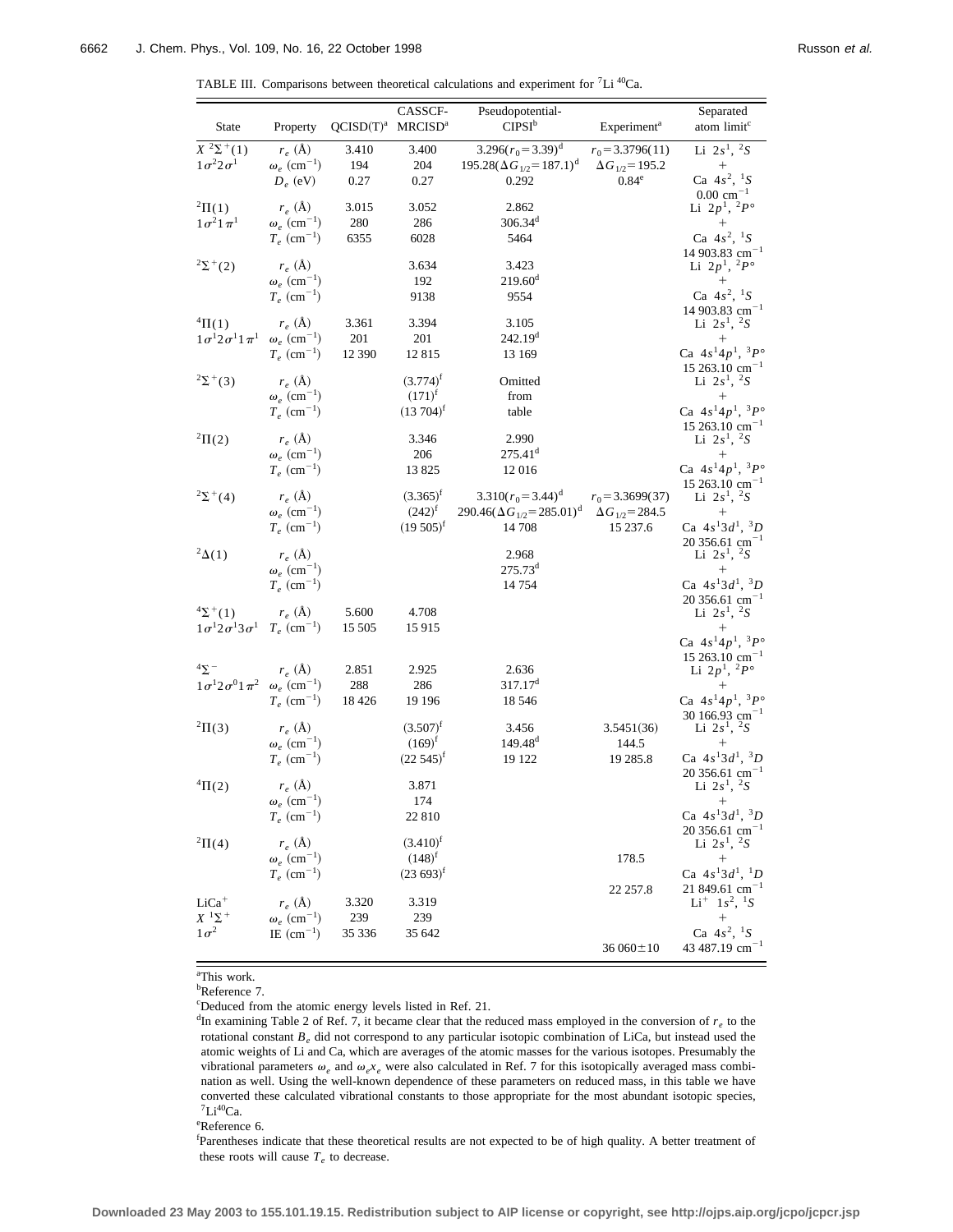0.35 Å. The potential energy curve of the  ${}^{2}\Pi(1)$  state is steeper than that of the ground state and has a harmonic frequency of  $\omega_e$ =286 cm<sup>-1</sup>. The molecular parameters calculated for this state using the CASSCF-MRCI methods are in excellent agreement and also agree with the results of the  $QCISD(T)$  method.

The second excited state of <sup>2</sup> $\Pi$  symmetry  $\lceil$ <sup>2</sup> $\Pi$ (2) again has two dominant electronic configurations,  $1\sigma^2 2\pi^1(C)$  $=$  +0.7277) and  $1\sigma^{\alpha}2\sigma^{\alpha}2\pi^{\beta}$  (*C*= -0.4477), in the MRCI expansion. From the total of 26 075 CSFs, only one other configuration has a coefficient larger than 0.20:  $1\sigma^{\alpha}2\sigma^{\beta}2\pi_x^{\alpha}(-0.2852)$ . The <sup>2</sup>II(2) electronic state also has significant ionic character with natural atomic charges of  $Li^{-0.55}Ca^{+0.55}$ , as obtained from the MRCI wave function. According to our best calculations, the vertical excitation  $\left[{}^{2}\Pi(2) \leftarrow X \ {}^{2}\Sigma^{+}\right]$  energy is 1.72 eV and  $T_e\left[{}^{2}\Pi(2)\right]$  $\leftarrow$ *X* <sup>2</sup> $\Sigma$ <sup>+</sup>]=1.71 eV, at the CASSCF-MRCI level of theory.

Again, we did not expect our calculations for the third  ${}^{2}\Pi(3)$  and the fourth  ${}^{2}\Pi(4)$  roots to be of high quality. However, we present these results in Table III to help with the identification of the experimentally observed transitions. The adiabatic excitation energies are  $T_e[^2\Pi(3) \leftarrow X^2\Sigma^+]$  $= 2.80 \text{ eV}$  and  $T_e[^2\Pi(4) \leftarrow X^2\Sigma^+]= 2.94 \text{ eV}$  at the CASSCF-MRCI level of theory, which are the same as the vertical excitation energies. Again, a better description of these roots will cause the excitation energies to be lowered. Neither state is well represented by a single configuration. Instead, four configurations have coefficients larger than 0.20 for the <sup>2</sup> $\Pi$ (3) state:  $1\sigma^{\alpha}2\sigma^{\alpha}2\pi^{\beta}$ (0.6155),  $1\sigma^25\pi^1$  $(-0.3797)$ ,  $1\sigma^2 3\pi^1(-0.2942)$ ,  $1\sigma^2 1\pi^1(-0.2774)$ , and five configurations have coefficients larger than 0.20 for the <sup>2</sup>II(4) state:  $1\sigma^2 4\pi^1(-0.4862)$ ,  $1\sigma^2 2\pi^1(0.4368)$ ,<br> $1\sigma^{\alpha} 6\sigma^{\beta} 1\pi^{\alpha}(0.2549)$ ,  $1\sigma^2 7\pi^1(-0.2393)$ , and  $1\sigma^{\alpha} 6\sigma^{\beta} 1\pi^{\alpha} (0.2549), \qquad 1\sigma^2 7\pi^1 (-0.2393), \qquad$  and  $1\sigma^{\alpha} 6\sigma^{\alpha} 1\pi^{\beta} (0.2124).$ 

## **D. <sup>4</sup>**P **states of LiCa**

The lowest <sup>4</sup> $\Pi$  state  $\left[ {}^{4}\Pi(1) \right]$  has a  $1\sigma^{1}2\sigma^{1}1\pi^{1}$  dominant electronic configuration ( $C_{\text{HF}}$ = -0.9773) in the MRCI expansion. The vertical and adiabatic  ${}^4\Pi(1) \leftarrow X {}^2\Sigma^+$  excitation energies are almost the same, 1.59 eV. The  ${}^{4}$  $\Pi(1)$ state has some ionic character, with Mulliken atomic charges of  $Li^{-0.44}Ca^{+0.44}$ , as obtained from the MRCI wave function. Because both the  $1\sigma$ - and  $1\pi$ -MOs have bonding character, promoting an electron from the  $1\sigma$ - into the  $1\pi$ -MO does not strongly affect the equilibrium bond length.

The second excited state of <sup>4</sup> $\Pi$  symmetry  $\lceil$ <sup>4</sup> $\Pi$ (2) ], calculated as the second root of the secular problem, has two dominant electronic configurations:  $1\sigma^1 2\sigma^1 1\pi^0 2\pi^1(C)$  $=+0.8155$ ) and  $1\sigma^1 2\sigma^0 3\sigma^1 1\pi^1(C=+0.4098)$  in the MRCI expansion. All other configurations have expansion coefficients less than 0.15. The  ${}^{4}$  $\Pi$ (2) electronic state has substantial ionic character with natural atomic charges of  $Li^{-0.59}Ca^{+0.59}$ , as obtained from the MRCISD wave function. The vertical excitation energy of  ${}^{4} \Pi(2) \leftarrow X \ {}^{2} \Sigma^{+}$  is 2.92 eV and  $T_e[^4\Pi(2) \leftarrow X^2\Sigma^+$ ] is 2.83 eV.

## $E.$   $4\Sigma^-$  state of LiCa

The lowest  ${}^{4}\Sigma^{-}$  state has a  $1\sigma^{1}1\pi^{2}$  dominant electron configuration ( $C_{\text{HF}}$ =0.9725) in the MRCI expansion. The vertical  ${}^{4}\Sigma^{-}(1) \leftarrow X^{2}\Sigma^{+}$  excitation energy is computed to be 2.53 eV and  $T_e[^4\Sigma^-(1)$  ←  $X^2\Sigma^+$ ] = 2.38 eV. The <sup>4</sup> $\Sigma^-(1)$ state has less ionic character than the other states calculated, with natural atomic charges of  $Li^{-0.29}Ca^{+0.29}$  obtained from the MRCI wave function. The transfer of two electrons, one from the  $1\sigma$ -MO into the  $1\pi$ -MO and another from the 2σ-MO into the 1π-MO during the <sup>4</sup>Σ<sup>-</sup>(1)←*X* <sup>2</sup>Σ<sup>+</sup> excitation, leads to a decrease in equilibrium bond length of 0.47 Å. Again, we find excellent agreement for the molecular parameters of this state at the CASSCF-MRCI and  $QCISD(T)$ levels of theory.

## **F.**  ${}^4\Sigma$ <sup>+</sup> state of LiCa

The lowest  ${}^{4}\Sigma^{+}$  state has a  $1\sigma^{1}2\sigma^{1}3\sigma^{1}$  dominant electronic configuration ( $C_{\text{HF}}$ =0.9863) in the MRCI expansion, and has a very weak van der Waals minimum with  $r_e$  $=4.708$  Å, a vertical excitation energy  $[{}^4\Sigma^+(1)$  ←  $X {}^2\Sigma^+]$ <br>= 2.18 eV,  $T_e[{}^4\Sigma^+(1)$  ←  $X^2\Sigma^+]$  = 1.97 eV, and  $D_e$  $T_e[^4\Sigma^+(1) \leftarrow X^2\Sigma^+]=1.97 \text{ eV}, \text{ and } D_e$  $=0.056$  eV at the CASSCF/MRCI level of theory, and  $r_e$ =5.600 Å, a vertical excitation energy  $[{}^4\Sigma^+(1) \leftarrow X {}^2\Sigma^+]$ of 2.13 eV,  $T_e[^4\Sigma^+(1) \leftarrow X^2\Sigma^+]=1.92 \text{ eV}$ , and  $D_e$  $=0.022$  eV at the QCISD(T) level of theory. Agreement between the CASSCF/MRCI and  $QCISD(T)$  data is rather poor for this state compared to the other cases, because the potential energy curve is very shallow, and thus differences in basis sets and in methods of treatment of the correlation energy affect the computed molecular constants appreciably.

## **G.**  $X^1\Sigma^+$  state of LiCa<sup>+</sup> and ionization potential of **LiCa**

The  ${}^{1}\Sigma^{+}$  electronic state of LiCa<sup>+</sup> arising from the  $1\sigma^{2}$ electronic configuration, is expected to be the ground electronic state. The  $1\sigma^2$  CSF was found to be the dominant electronic configuration ( $C_{HF}$ =0.9573) in the MRCI expansion. From the total of 1458 CSFs, only one other configuration has a coefficient larger than 0.20:  $1\sigma^0 2\sigma^2$  $(-0.2096)$ . This electronic state correlates with the ground electronic states of the Li<sup>+</sup>(<sup>1</sup>S) cation and the Ca(<sup>1</sup>S) atom. The vertical and adiabatic ionization potentials are predicted to be the same: 4.43 eV at the CASSCF/MRCI and 4.38 eV at the  $OCISD(T)$  levels of theory, and both are in excellent agreement with the experimental IE(LiCa)=4.471 $\pm$ 0.001 eV. Moreover, the 0.04 eV difference between our computed  $IE(LiCa)$  and the experimental value is in line with the  $0.05$  $eV$  difference between our IE(Li) and the experimental data. Although our error in IE(Ca) is larger  $(0.2 \text{ eV})$ , for the state of LiCa being considered, the quality of our computed IE is likely more related to  $IE(Li)$  than to  $IE(Ca)$  because the molecular ion state has more  $Li<sup>+</sup>Ca$  than  $LiCa<sup>+</sup>$  character.

To estimate the influence of the core–valence correlation on the dissociation energy of the ground electronic state of  $LiCa<sup>+</sup>$  and on the ionization energy of LiCa, we performed  $QCISD(T, FULL)$  calculations of  $LiCa<sup>+</sup>$ , where all electrons were included in correlation at the  $OCISD(T)$  optimal geometry. The values of  $D_e(LiCa^+) = 1.24$  eV and IE(LiCa)=4.38  $eV$  obtained at the  $QCISD(T)$  level of theory compare well with  $D_e(LiCa^+) = 1.20$  eV and IE(LiCa) = 4.43 eV, obtained at the  $QCISD(T, FULL)$  level of theory. Hence, the influence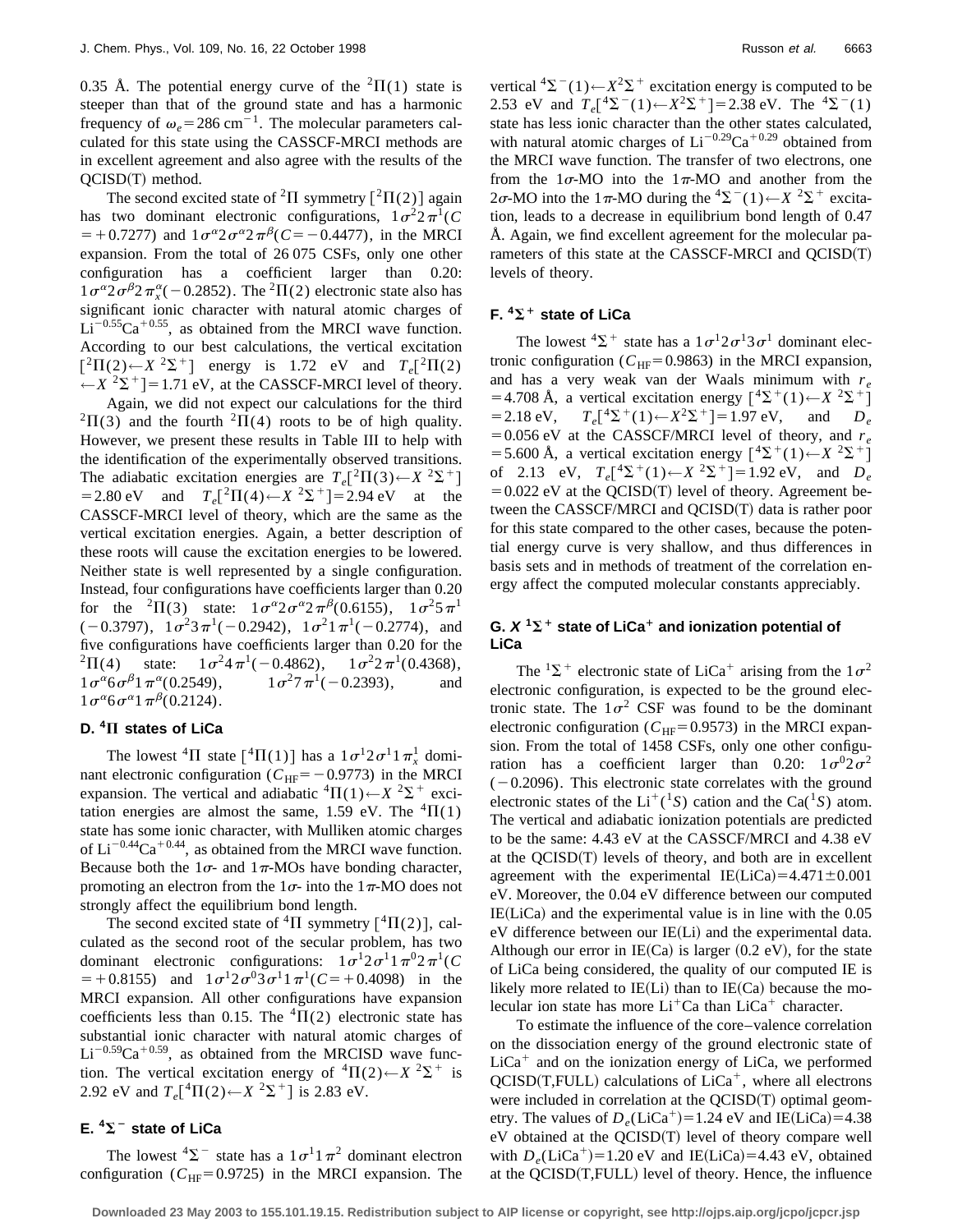from the core–valence correlation is rather small. The bond length in  $LiCa<sup>+</sup>$  is *ca*. 0.1 Å shorter than in the ground state of LiCa, because an electron is removed from the partially antibonding  $2\sigma$ -MO. The LiCa<sup>+</sup> cation is found to be more strongly bound than the neutral LiCa molecule; the bond dissociation energy for breaking  $LiCa<sup>+</sup>$  into  $Li<sup>+</sup> + Ca$  is 1.20  $eV$  using the QCISD $(T, FULL)$  computational method. For the ground state of  $LiCa<sup>+</sup>$  we have very good agreement between all theoretical methods (Table III).

### **H. Comparisons to experiment and to previous calculations**

Table III also provides comparisons between the eight electronic states of LiCa and LiCa<sup>+</sup> calculated in this study, the nine electronic states tabulated in the previous study by Allouche and Aubert-Fre $\epsilon$ con,<sup>7</sup> and the five electronic states (four for LiCa and one for LiCa<sup>+</sup>) for which some experimental information is available. Quite unfortunately, it appears that all of the excited states of neutral LiCa calculated to high quality in the present study lie below the excited states that have been experimentally probed. Nevertheless, it appears that the [15.3]  $2\Sigma^+$  state is the  $2\Sigma^+(4)$  state, the [19.3]  ${}^{2}\Pi$ <sub>r</sub> state is the  ${}^{2}\Pi(3)$  state, and the [22.2]  ${}^{2}\Pi$  state is the  ${}^{2}\Pi(4)$  state.

Both the present calculations and the previous study by Allouche and Aubert-Frécon<sup>7</sup> are in reasonable agreement with the experiment for the bond length and vibrational frequency of the ground  $X^2\Sigma^+$  state. The close agreement between the bond energies predicted by these two studies, particularly given the quality of the basis sets employed and the extent of the configuration interaction included, demonstrates that the third law value of the bond energy reported by Wu *et al.*,  $D_0 = 0.84(9)$  eV,<sup>6</sup> is seriously in error.

The remaining excited states that have been calculated both in the present study and by Allouche and Aubert-Frecon are the <sup>2</sup> $\Pi(1)$ , <sup>2</sup> $\Sigma$ <sup>+</sup>(2), <sup>4</sup> $\Pi(1)$ , <sup>2</sup> $\Pi(2)$ , <sup>2</sup> $\Sigma$ <sup>+</sup>(4), <sup>4</sup> $\Sigma$ <sup>-</sup>(1), and <sup>2</sup> $\Pi$ (3). Both studies predict the <sup>2</sup> $\Pi$ (1) state to lie quite low in energy, with a much shorter bond length and substantially higher vibrational frequency than the ground state. This state lies roughly 13 000 cm<sup>-1</sup> below the [19.3] <sup>2</sup>II state, which is experimentally observed. Likewise, both studies calculate the <sup>2</sup> $\Pi$ (2) state to lie more than 5000 cm<sup>-1</sup> below the  $\lceil 19.3 \rceil$  <sup>2</sup> $\Pi$  state. On this basis the  $\lceil 19.3 \rceil$  <sup>2</sup> $\Pi$  state must correspond to the third or possibly even fourth root of  ${}^{2}\Pi$ symmetry. The reasonable agreement between the calculated parameters of the  ${}^{2} \Pi(3)$  state and those measured for the [19.3] <sup>2</sup> $\Pi$  state leads us to conclude that the [19.3] <sup>2</sup> $\Pi$  state is indeed the third state of  ${}^{2}\Pi$  symmetry in the LiCa molecule. It must therefore adiabatically correlate to the Li  $2s<sup>1</sup>$ ,  ${}^{2}S + Ca$  4*s*<sup>1</sup>3*d*<sup>1</sup>, <sup>3</sup>*D* separated limit.

The higher energy  $\lceil 22.2 \rceil$  <sup>2</sup> $\Pi$  state must then correspond to the fourth root of <sup>2</sup> $\Pi$  symmetry, <sup>2</sup> $\Pi$ (4), which adiabatically correlates to Li  $2s^1$ ,  $2s^2 + Ca$   $4s^13d^1$ ,  $D$ . The calculated potential curves shown by Allouche and Aubert-Frecon for the  ${}^{4}\Sigma^{+}(2)$ ,  ${}^{4}\Pi(2)$ , and  ${}^{4}\Delta(1)$  states are all repulsive or only weakly bound, and seem to cross the  ${}^{2}\Pi(4)$  curve on its repulsive wall.<sup>7</sup> It is therefore possible that the <sup>2</sup> $\Pi$ (4) state is predissociated on a time scale that is competitive with photoionization. This could explain our difficulty in optimizing conditions for rotational resolution of the  $[22.2]$   $^{2}\Pi$  $\leftarrow$ *X* <sup>2</sup> $\Sigma$ <sup>+</sup> band system: under conditions that minimize power broadening resulting from a fast ionization step, predissociation may dominate, leading to a loss of signal intensity.

Turning now to the observed [15.3]  $2\Sigma^+$  state, we note that this state lies more than 5000  $cm^{-1}$  above the calculated energy for the <sup>2</sup> $\Sigma$ <sup>+</sup>(2) state. It lies only about 1500 cm<sup>-1</sup> above the  ${}^{2}\Sigma^{+}(3)$  state, as calculated in this work, but the measured bond length is 0.4 Å shorter than that calculated for <sup>2</sup> $\Sigma$ <sup>+</sup>(3) and the measured value of  $\Delta G_{1/2}$  is 66% larger than that calculated for <sup>2</sup> $\Sigma$ <sup>+</sup>(3). On this basis it seems likely that the [15.3]  $2\Sigma^+$  state is the fourth root of  $2\Sigma^+$  symmetry,  $2\Sigma^+(4)$ . The  $2\Sigma^+(4)$  state was calculated in the work of Allouche and Aubert-Frécon, $^7$  and there is substantial agreement between the properties obtained in calculation and those measured (see Table III). Apart from the calculated energy of this state, there is also reasonable agreement between the experimental results and the calculations presented in this paper for the  $2\Sigma^+(4)$  state. On this basis the [15.3]  $2\overline{\Sigma}$ <sup>+</sup> state is assigned as  $2\overline{\Sigma}$ <sup>+</sup>(4), which again correlates adiabatically to Li  $2s^1$ ,  $2s^2$  Ca  $4s^13d^1$ ,  $3D$ .

Overall, it is fair to say that theory and experiment are generally in quite good agreement for the LiCa molecule, provided one considers the theoretical calculations performed at the highest level. The calculated properties of the lower-energy states, not yet experimentally observed, are presumably even more accurate than those of the higherenergy states, which are compared to experiment here.

#### **I. Expectations for the LiMn and LiZn molecules**

The nearly equal sharing of the three valence electrons between the Li and Ca atoms in the ground state of LiCa, leading to Mulliken atomic charges of  $Li^{-0.54}Ca^{+0.54}$ , is not so surprising when one recognizes that Li and Ca have nearly identical electronegativities of  $0.97$  (Li) and  $1.04$  $(Ca).^{26}$  This is precisely what one would expect if the bonding  $1\sigma$  and antibonding  $2\sigma$  orbitals were equally shared between the two atoms, which, in turn, would be expected if the electronegativities were identical. In considering LiCa as a model for the interaction between lithium and the  $3d^n 4s^2$ transition metal atoms Mn and Zn, however, it seems clear that the bond energies of LiMn and LiZn will be greatly reduced as compared to LiCa. In order to form a bond, the 4*s* electrons of the Mn or Zn atom must be partially donated to the lithium atom, leading to unfavorable polarizations of the resulting molecules in the sense  $Li<sup>-</sup>Mn<sup>+</sup>$  or  $Li<sup>-</sup>Zn<sup>+</sup>$ . The greater ionization energies of Mn  $(7.437 \text{ eV})^{27}$  and Zn  $(9.394$  $\text{eV}<sup>21</sup>$  compared to Ca  $(6.113 \text{ eV})<sup>28</sup>$  imply that electron transfer in this direction cannot occur to the same extent as in LiCa. Electron transfer in the  $Li<sup>+</sup>Mn<sup>-</sup>$  or  $Li<sup>+</sup>Zn<sup>-</sup>$  direction, on the other hand, is simply not possible because the Mn and Zn atoms lack a suitable acceptor orbital. The net result is even weaker bonding expected in LiMn and LiZn as compared to LiCa. This situation is reminiscent of our previous findings in which AlCa, AlMn, and AlZn all form the ground state of the molecule by placing the single 3*p* electron of the aluminum atom in the  $\pi$  orientation, leaving an empty 3*p<sub>o</sub>* orbital to accept electron density from the  $4s<sup>2</sup>$  orbital of Ca,